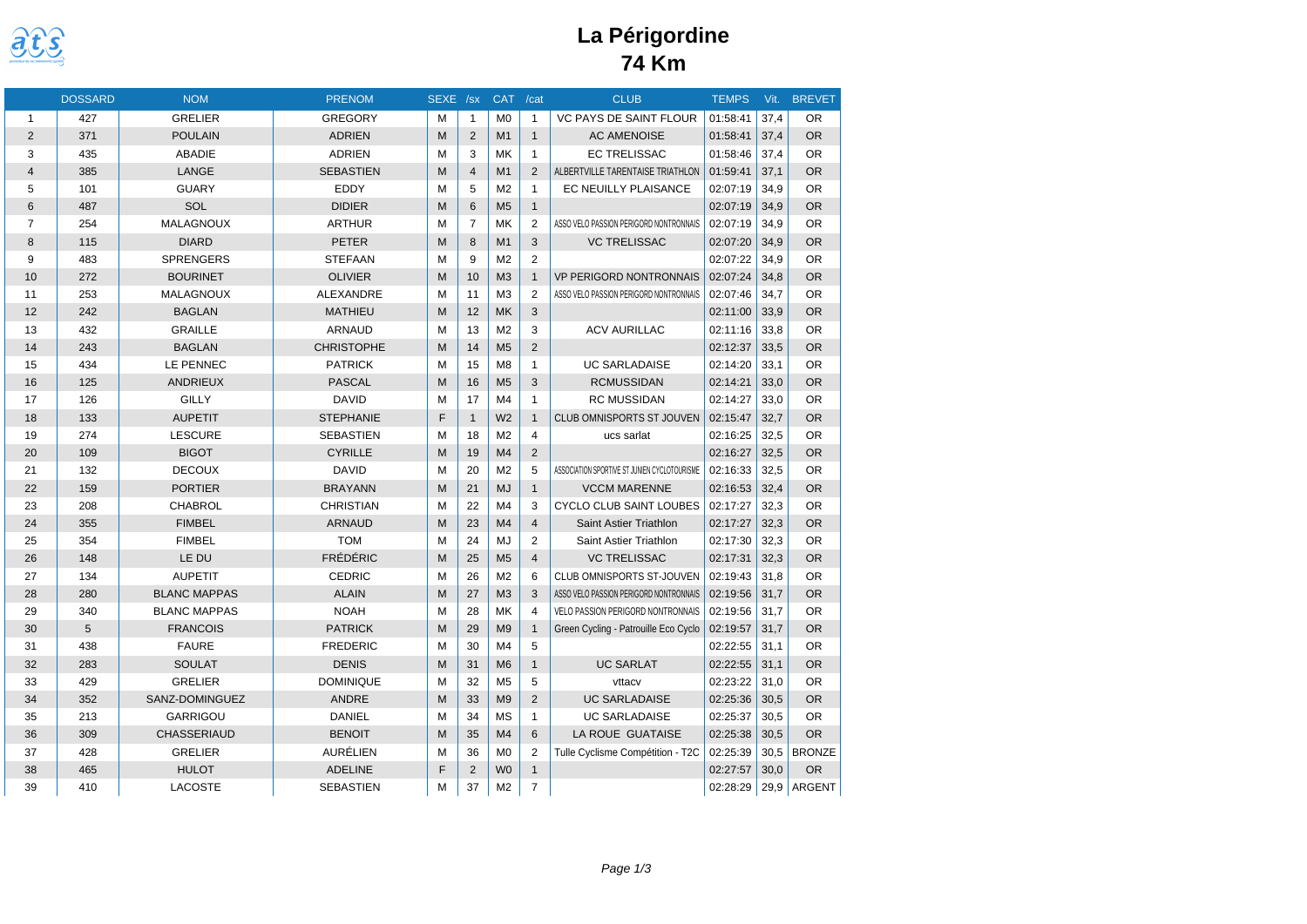

# **La Périgordine 74 Km**

|    | <b>DOSSARD</b> | <b>NOM</b>           | <b>PRENOM</b>       | <b>SEXE</b> | /sx            | <b>CAT</b>     | /cat           | <b>CLUB</b>                            | <b>TEMPS</b> | Vit. | <b>BREVET</b> |
|----|----------------|----------------------|---------------------|-------------|----------------|----------------|----------------|----------------------------------------|--------------|------|---------------|
| 40 | 441            | <b>MOUCHAGUE</b>     | <b>THIERRY</b>      | M           | 38             | M <sub>5</sub> | 6              | Ayguemorte les graves                  | 02:28:37     | 29,9 | <b>OR</b>     |
| 41 | 338            | <b>VISIÈRE</b>       | <b>RICHARD</b>      | M           | 39             | M <sub>3</sub> | $\overline{4}$ |                                        | 02:28:39     | 29.9 | <b>ARGENT</b> |
| 42 | 278            | <b>BREN</b>          | <b>CLAIRE</b>       | F           | 3              | W1             | $\mathbf{1}$   |                                        | 02:28:41     | 29,9 | <b>OR</b>     |
| 43 | 365            | LACOSTE              | GUY                 | M           | 40             | M7             | $\mathbf{1}$   | <b>EVCC BERGERAC</b>                   | 02:28:44     | 29,8 | <b>OR</b>     |
| 44 | 232            | <b>PIRES</b>         | <b>OLIVIER</b>      | M           | 41             | M <sub>6</sub> | $\overline{2}$ |                                        | 02:31:15     | 29,4 | <b>OR</b>     |
| 45 | 289            | <b>DELOUBES</b>      | <b>ERIC</b>         | M           | 42             | M7             | $\overline{2}$ | ASSO US BAZAS                          | 02:33:15     | 29,0 | <b>OR</b>     |
| 46 | $\overline{7}$ | <b>SIMIOT</b>        | <b>MICHEL</b>       | M           | 43             | M <sub>9</sub> | 3              | ECTC24                                 | 02:34:58     | 28,6 | <b>OR</b>     |
| 47 | 255            | SUZÉ                 | <b>DOMINIQUE</b>    | M           | 44             | M7             | 3              | SPINTER CLUB DU PERIGORD               | 02:35:20     | 28.6 | <b>OR</b>     |
| 48 | 187            | LACOUVE              | <b>SAMUEL</b>       | M           | 45             | M <sub>0</sub> | 3              |                                        | 02:35:20     | 28,6 | <b>BRONZE</b> |
| 49 | 188            | <b>BLANQUEFORT</b>   | <b>DANIEL</b>       | M           | 46             | M <sub>6</sub> | 3              | us Gontaud                             | 02:35:31     | 28,5 | <b>OR</b>     |
| 50 | 364            | <b>LACOSTE</b>       | <b>MARTINE</b>      | F           | $\overline{4}$ | W7             | $\mathbf{1}$   | <b>EVCC BERGERAC</b>                   | 02:42:52     | 27,3 | <b>OR</b>     |
| 51 | 358            | LOISEAU              | <b>STEPHANE</b>     | M           | 47             | M <sub>4</sub> | $\overline{7}$ | <b>BZteam</b>                          | 02:42:52     | 27,3 | ARGENT        |
| 52 | 224            | <b>BESSAUDOU</b>     | ERIC                | M           | 48             | M <sub>6</sub> | $\overline{4}$ |                                        | 02:45:16     | 26,9 | <b>ARGENT</b> |
| 53 | 318            | <b>BALITRAND</b>     | <b>NAMA</b>         | F           | 5              | W <sub>5</sub> | $\mathbf{1}$   | SAINT NAUPHARY VELOSPORT               | 02:48:46     | 26,3 | <b>OR</b>     |
| 54 | 348            | <b>GRANGER</b>       | <b>EMMANUEL</b>     | M           | 49             | M <sub>3</sub> | 5              |                                        | 02:48:47     | 26,3 | <b>BRONZE</b> |
| 55 | 317            | <b>BALITRAND</b>     | <b>FRANCIS</b>      | M           | 50             | M <sub>6</sub> | 5              | SAINT NAUPHARY VELOSPORT               | 02:48:48     | 26.3 | <b>ARGENT</b> |
| 56 | 230            | <b>BENAZET</b>       | <b>DIDIER</b>       | M           | 51             | M <sub>5</sub> | $\overline{7}$ | Les Brouckerquois 59                   | 02:50:29     | 26,0 | <b>BRONZE</b> |
| 57 | 229            | <b>BENAZET</b>       | <b>NATHALIE</b>     | F           | 6              | W <sub>4</sub> | $\mathbf{1}$   | Les Brouckerquois 59                   | 02:50:40     | 26,0 | <b>OR</b>     |
| 58 | 103            | <b>CHAMBON</b>       | <b>ARNAUD</b>       | M           | 52             | M <sub>2</sub> | 8              | Velo club le Thor gadagne              | 02:51:25     | 25,9 | <b>BRONZE</b> |
| 59 | 170            | <b>TEMPLERAUD</b>    | <b>MADO</b>         | M           | 53             | M <sub>9</sub> | $\overline{4}$ | LA ROUE GUATAISE                       | 02:52:12     | 25,8 | <b>OR</b>     |
| 60 | 447            | <b>BARREAU</b>       | <b>MARYSE</b>       | F           | $\overline{7}$ | W <sub>5</sub> | $\overline{2}$ | <b>UC SARLAT</b>                       | 02:53:10     | 25,6 | <b>OR</b>     |
| 61 | 206            | <b>MENOURIE</b>      | <b>THIERRY</b>      | M           | 54             | M7             | $\overline{4}$ | clery saint andre                      | 02:53:45     | 25,6 | ARGENT        |
| 62 | 150            | <b>DIDIER</b>        | <b>REGINE</b>       | E           | 8              | W <sub>6</sub> | $\mathbf{1}$   | <b>SIX FOURS TRIATHLON</b>             | 03:03:24     | 24,2 | <b>OR</b>     |
| 63 | 239            | <b>STRÖRMANN</b>     | <b>MICHELLE</b>     | E           | 9              | W <sub>5</sub> | 3              | CACC CHERVEIX-CUBAS                    | 03:08:12     | 23,6 | ARGENT        |
| 64 | 137            | <b>REMOND</b>        | <b>DOMINIQUE</b>    | M           | 55             | M <sub>6</sub> | 6              | USP CYCLO LE POINCONNET                | 03:09:08     | 23,5 | <b>BRONZE</b> |
| 65 | 308            | <b>GRENIER</b>       | <b>FREDERICK</b>    | M           | 56             | M <sub>2</sub> | 9              | <b>JS ST SULPICE ET CAMEYRAC</b>       | 03:09:58     | 23,4 | <b>BRONZE</b> |
| 66 | 106            | AKARDJOUDJE          | <b>JEAN CLAUDE</b>  | M           | 57             | M <sub>9</sub> | 5              | <b>TAUFFLARD TEAM PAGEAS</b>           | 03:11:25     | 23,2 | <b>BRONZE</b> |
| 67 | 107            | <b>MASSY</b>         | <b>SERGE</b>        | M           | 58             | M <sub>6</sub> | $\overline{7}$ | <b>TAUFFLARD TEAM</b>                  | 03:11:25     | 23,2 | <b>BRONZE</b> |
| 68 | 299            | <b>ETOURNEAU</b>     | <b>PASCAL</b>       | M           | 59             | M <sub>4</sub> | 8              | La roue libre Spardocienne             | 03:17:31     | 22,5 | <b>BRONZE</b> |
| 69 | 300            | <b>CIBOT</b>         | <b>DANIEL</b>       | M           | 60             | M <sub>8</sub> | 2              | La roue libre Spardocienne             | 03:17:32     | 22,5 | <b>BRONZE</b> |
| 70 | 297            | <b>BOULANGER</b>     | <b>JEAN JACQUES</b> | M           | 61             | M <sub>6</sub> | 8              | La roue libre Spardocienne             | 03:17:32     | 22,5 | <b>BRONZE</b> |
| 71 | 298            | <b>BOULANGER</b>     | <b>ISABELLE</b>     | F           | 10             | W <sub>5</sub> | $\overline{4}$ | La roue libre Spardocienne             | 03:17:33     | 22,5 | ARGENT        |
| 72 | 238            | <b>POINET</b>        | <b>ALAIN</b>        | M           | 62             | M <sub>6</sub> | 9              |                                        | 03:19:36     | 22,2 | <b>BRONZE</b> |
| 73 | 110            | <b>ALCALAY</b>       | PHILIPPE            | M           | 63             | M <sub>5</sub> | 8              |                                        | 03:20:35     | 22,1 | <b>BRONZE</b> |
| 74 | 302            | <b>MULL</b>          | <b>DOMINIQUE</b>    | M           | 64             | M4             | 9              | LA ROUE LIBRE SPARDOCIENN              | 03:21:59     | 22,0 | <b>BRONZE</b> |
| 75 | 303            | <b>MULL</b>          | <b>AURELIEN</b>     | M           | 65             | <b>MK</b>      | 5              | La roue libre Spardocienne             | 03:22:01     | 22,0 | <b>BRONZE</b> |
| 76 | 261            | <b>SAINT LAURENT</b> | <b>MIREILLE</b>     | E           | 11             | W7             | 2              | ASSO VELO PASSION PERIGORD NONTRONNAIS | 03:24:56     | 21,7 | <b>ARGENT</b> |
| 77 | 260            | <b>POINET</b>        | <b>FRANCOISE</b>    | E           | 12             | W7             | 3              | ASSO VELO PASSION PERIGORD NONTRONNAIS | 03:24:56     | 21,7 | <b>ARGENT</b> |
| 78 | 155            | <b>BOURLIAUD</b>     | <b>LAURE</b>        | F           | 13             | W <sub>5</sub> | 5              | ANC DUN LE PALESTEL                    | 03:35:45     | 20,6 | BRONZE        |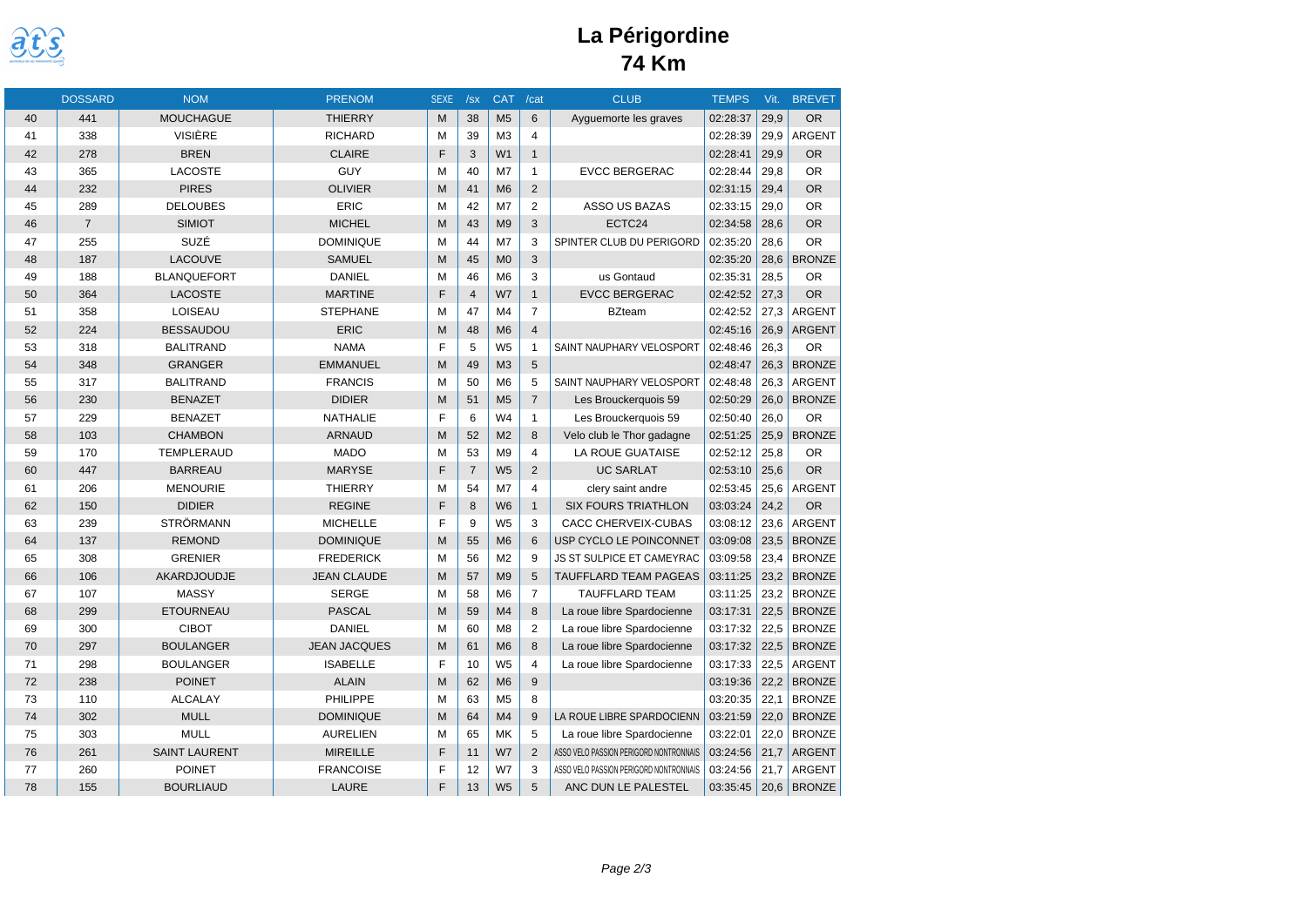

## **La Périgordine 74 Km**

|    | <b>DOSSARD</b> | <b>NOM</b>       | <b>PRENOM</b>   | <b>SEXE</b> | /sx | CAT            | /cat           | <b>CLUB</b>                     | <b>TEMPS</b> | Vit.       | <b>BREVET</b> |
|----|----------------|------------------|-----------------|-------------|-----|----------------|----------------|---------------------------------|--------------|------------|---------------|
| 79 | 200            | <b>ORTAVENT</b>  | <b>PAUL</b>     | М           | 66  | M <sub>0</sub> | 4              | <b>VTT MONTAGRIER SL</b>        | 03:42:37     | 19.9       | <b>BRONZE</b> |
| 80 | 201            | <b>COIFFE</b>    | <b>ALFRED</b>   | М           | 67  | M <sub>4</sub> | 10             |                                 | 03:43:26     | 19.9       | <b>BRONZE</b> |
| 81 | 203            | <b>BERTINI</b>   | <b>ISABELLE</b> | E           | 14  | W4             | $\overline{2}$ |                                 | 04:05:26     | 18.1       | <b>BRONZE</b> |
| 82 | 379            | LAFAYE           | <b>MEGANE</b>   | F           | 15  | <b>WO</b>      | $\overline{2}$ | <b>DECATHLON</b>                | 04:07:47     | 17.9       | <b>BRONZE</b> |
| 83 | 140            | <b>CHENUSSON</b> | <b>CORINNE</b>  | F           | 16  | W4             | 3              |                                 | 04:07:47     | 17.9       | <b>BRONZE</b> |
| 84 | 120            | <b>COURCELLE</b> | <b>PHILIPPE</b> | M           | Abd | M8             | Abd            | <b>Cyclo Club Saint Magnais</b> | 00:00:00     | <b>ABD</b> | <b>BRONZE</b> |
| 85 | 147            | LUNEL            | <b>NICOLAS</b>  | М           | Abd | M <sub>5</sub> | Abd            | TEAM VOLKSWAGEN CULTURE VELO    | 00:00:00     | ABD        | <b>BRONZE</b> |
| 86 | 207            | <b>CHARMETTE</b> | <b>BERNARD</b>  | M           | Abd | M8             | Abd            | <b>AURA CYCLISME</b>            | 00:00:00     | <b>ABD</b> | <b>BRONZE</b> |
| 87 | 237            | VANCAPPEL        | <b>JEROME</b>   | М           | Abd | M <sub>4</sub> | Abd            | <b>ECTCC</b>                    | 00:00:00     | <b>ABD</b> | <b>BRONZE</b> |
| 88 | 286            | <b>GAUVIN</b>    | <b>ENZO</b>     | М           | Abd | <b>MJ</b>      | Abd            | <b>CCPD PERIGUEUX</b>           | 00:00:00     | <b>ABD</b> | <b>BRONZE</b> |
| 89 | 287            | <b>GAUVIN</b>    | <b>BRUNO</b>    | м           | Abd | M4             | Abd            | <b>CCPD PERIGUEUX</b>           | 00:00:00     | <b>ABD</b> | <b>BRONZE</b> |
| 90 | 315            | <b>ALLARD</b>    | <b>CLEMENT</b>  | М           | Abd | M <sub>0</sub> | Abd            | <b>BRIE LC</b>                  | 00:00:00     | <b>ABD</b> | <b>BRONZE</b> |
| 91 | 344            | <b>BILLAT</b>    | <b>STEPHANE</b> | M           | Abd | M3             | Abd            |                                 | 00:00:00     | <b>ABD</b> | <b>BRONZE</b> |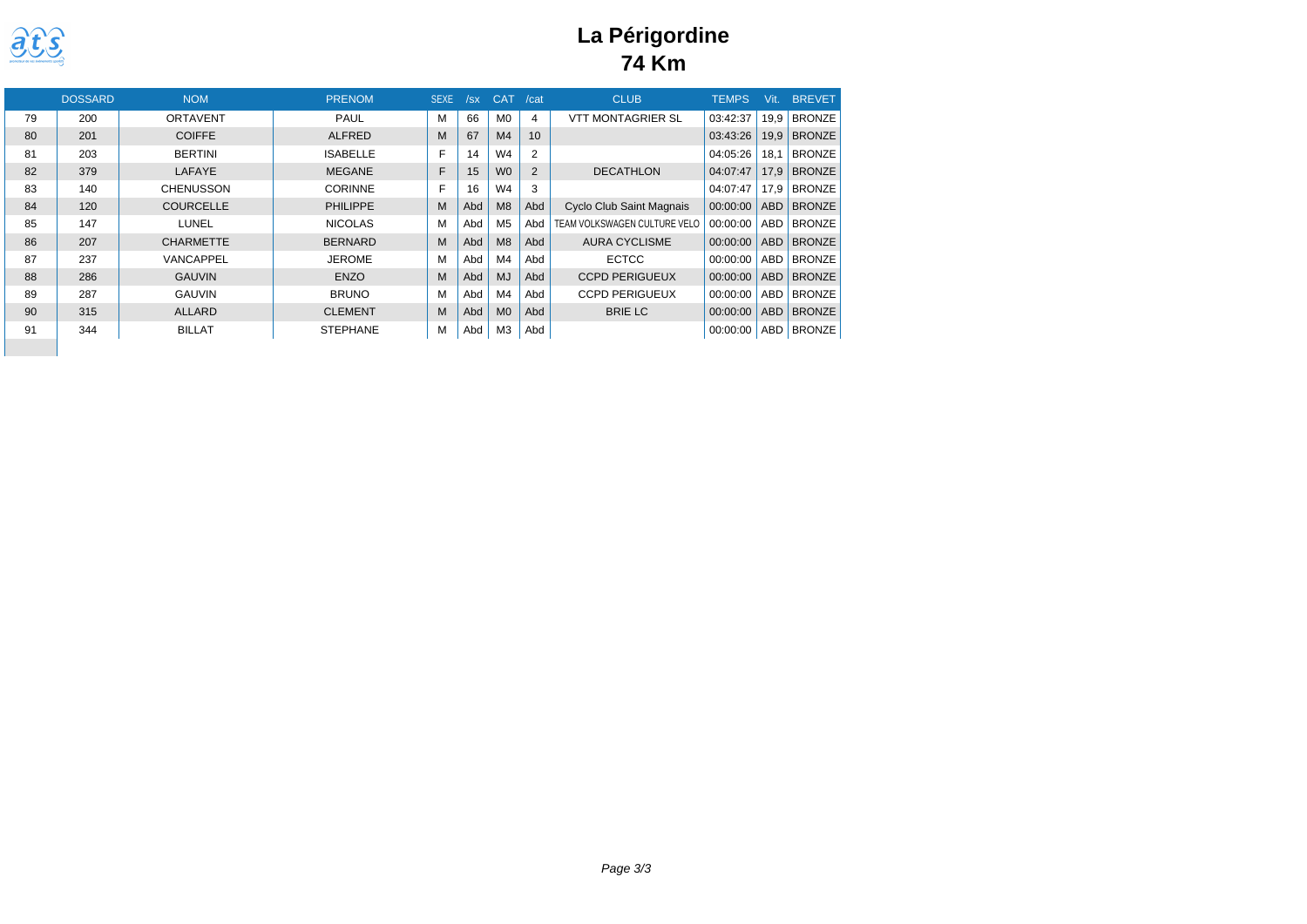

|                | <b>DOSSARD</b> | <b>NOM</b>        | <b>PRENOM</b>     | SEXE /sx |                | <b>CAT</b>     | /cat           | <b>CLUB</b>                           | <b>TEMPS</b> | $V$ it. | <b>BREVET</b> |
|----------------|----------------|-------------------|-------------------|----------|----------------|----------------|----------------|---------------------------------------|--------------|---------|---------------|
| $\mathbf{1}$   | 335            | <b>EYNARD</b>     | <b>GUILLAUME</b>  | M        | $\mathbf{1}$   | M1             | $\mathbf{1}$   | Jeunesse Sportive Astérienne Cycliste | 02:41:15     | 36,8    | <b>OR</b>     |
| $\overline{2}$ | 391            | <b>LAURENT</b>    | <b>SIMON</b>      | M        | $\overline{2}$ | M <sub>0</sub> | $\mathbf{1}$   | Team calvisson vtt                    | 02:41:15     | 36.8    | <b>OR</b>     |
| 3              | 498            | <b>BOISSIERE</b>  | <b>ANTONIN</b>    | M        | 3              | M <sub>0</sub> | $\overline{2}$ |                                       | 02:41:17     | 36.8    | <b>OR</b>     |
| 4              | 163            | <b>DUROUSSEAU</b> | <b>DAVID</b>      | M        | $\overline{4}$ | M <sub>3</sub> | $\mathbf{1}$   | SOUILLAC CYCLISME                     | 02:44:54     | 36,0    | <b>OR</b>     |
| 5              | 408            | <b>NAY</b>        | <b>STEPHANE</b>   | M        | 5              | M <sub>3</sub> | $\overline{2}$ | <b>TSA UNIBALLER</b>                  | 02:44:55     | 36.0    | <b>OR</b>     |
| 6              | 476            | <b>VILARD</b>     | <b>PASCAL</b>     | M        | $6\phantom{1}$ | M <sub>3</sub> | 3              |                                       | 02:44:55     | 36,0    | <b>OR</b>     |
| 7              | 486            | <b>FARGUES</b>    | <b>THIERRY</b>    | M        | $\overline{7}$ | M <sub>6</sub> | $\mathbf{1}$   |                                       | 02:44:55     | 36.0    | <b>OR</b>     |
| 8              | 1125           | <b>BARDE</b>      | <b>BRUNO</b>      | M        | 8              | M <sub>6</sub> | 2              | <b>VELO CLUB RAUZANNAIS</b>           | 02:44:56     | 36.0    | <b>OR</b>     |
| 9              | 295            | <b>BESSE</b>      | <b>MICHEL</b>     | M        | 9              | M <sub>7</sub> | $\mathbf{1}$   | roue libre spardocienne               | 02:46:08     | 35,8    | <b>OR</b>     |
| 10             | 329            | <b>COSTE</b>      | <b>CYRIL</b>      | M        | 10             | MO             | 3              | firsteam64                            | 02:46:17     | 35.7    | <b>OR</b>     |
| 11             | 412            | <b>NAOUM</b>      | <b>JONATHAN</b>   | м        | 11             | M1             | 2              | CYCLO CLUB SAINT LOUBES               | 02:46:17     | 35,7    | <b>OR</b>     |
| 12             | 292            | <b>FAVARD</b>     | <b>FABRICE</b>    | M        | 12             | M4             | $\mathbf{1}$   | La roue libre Spardocienne            | 02:46:18     | 35,7    | <b>OR</b>     |
| 13             | 455            | <b>RODOLOSSE</b>  | <b>MATHIEU</b>    | M        | 13             | M <sub>0</sub> | $\overline{4}$ |                                       | 02:46:19     | 35,7    | <b>OR</b>     |
| 14             | 368            | <b>MAGNAC</b>     | <b>ERIC</b>       | M        | 14             | M <sub>4</sub> | 2              | <b>UC SARLAT</b>                      | 02:46:21     | 35,7    | <b>OR</b>     |
| 15             | 378            | <b>HABOUZIT</b>   | <b>MICHEL</b>     | M        | 15             | M <sub>6</sub> | 3              | Cyclo Espérance La Sauvetat           | 02:46:22     | 35.7    | <b>OR</b>     |
| 16             | 157            | <b>DANIES</b>     | <b>CAMILLE</b>    | M        | 16             | M1             | 3              | AC CHEMIN LONG MERIGNAC               | 02:46:27     | 35,7    | <b>OR</b>     |
| 17             | 463            | <b>MOULIA</b>     | <b>REMI</b>       | M        | 17             | M <sub>5</sub> | $\mathbf{1}$   |                                       | 02:48:33     | 35,2    | <b>OR</b>     |
| 18             | 453            | <b>SEGUY</b>      | <b>STÉPHANE</b>   | M        | 18             | M <sub>4</sub> | 3              | <b>CYCLO TERRASSON</b>                | 02:48:33     | 35,2    | <b>OR</b>     |
| 19             | 6              | <b>HENNEUZE</b>   | <b>GILLES</b>     | M        | 19             | M <sub>6</sub> | $\overline{4}$ | AS BRANDO CYCLISME                    | 02:48:34     | 35,2    | <b>OR</b>     |
| 20             | 473            | <b>DURAND</b>     | <b>DAVID</b>      | M        | 20             | M <sub>2</sub> | $\mathbf{1}$   |                                       | 02:48:34     | 35.2    | <b>OR</b>     |
| 21             | 141            | DALINVAL          | <b>STEPHANE</b>   | M        | 21             | M <sub>5</sub> | $\overline{2}$ |                                       | 02:48:34     | 35,2    | <b>OR</b>     |
| 22             | 363            | <b>DE BROUWER</b> | <b>J PIERRE</b>   | M        | 22             | M <sub>4</sub> | $\overline{4}$ | velosilex                             | 02:48:36     | 35.2    | <b>OR</b>     |
| 23             | 460            | LESPAGNOL         | <b>LAURENT</b>    | M        | 23             | M <sub>4</sub> | 5              | <b>ACCB</b>                           | 02:48:38     | 35.2    | <b>OR</b>     |
| 24             | 401            | <b>VALIERGUES</b> | <b>ERIC</b>       | M        | 24             | M <sub>5</sub> | 3              | V.S.Chappes                           | 02:48:39     | 35,2    | <b>OR</b>     |
| 25             | 472            | <b>BERBESSON</b>  | <b>JEAN LUC</b>   | M        | 25             | M <sub>5</sub> | $\overline{4}$ |                                       | 02:48:40     | 35,2    | <b>OR</b>     |
| 26             | 279            | <b>SIE</b>        | <b>CHRISTIAN</b>  | M        | 26             | M <sub>7</sub> | 2              | C.V. MONTASTRUC <sup>2</sup>          | 02:51:20     | 34.7    | <b>OR</b>     |
| 27             | 457            | <b>NADON</b>      | PHILIPPE          | M        | 27             | M <sub>6</sub> | 5              | AC4B                                  | 02:51:20     | 34,7    | <b>OR</b>     |
| 28             | 416            | <b>GUERINEAU</b>  | <b>DAMIEN</b>     | M        | 28             | M1             | $\overline{4}$ | JSA Cyclisme - ST Astier              | 02:51:20     | 34.7    | <b>OR</b>     |
| 29             | 481            | SOURBADERE        | <b>JOEL</b>       | M        | 29             | M <sub>5</sub> | 5              |                                       | 02:51:21     | 34.7    | <b>OR</b>     |
| 30             | 359            | <b>PICOULT</b>    | <b>CHRISTOPHE</b> | M        | 30             | M <sub>5</sub> | $6\phantom{1}$ | uc sarlat                             | 02:51:22     | 34,7    | <b>OR</b>     |
| 31             | 397            | <b>DEBIOSSAT</b>  | <b>JACQUES</b>    | M        | 31             | M <sub>6</sub> | 6              | <b>DEBIOSSAT</b>                      | 02:51:23     | 34.7    | <b>OR</b>     |
| 32             | 158            | <b>LECAUDEY</b>   | <b>NICOLAS</b>    | M        | 32             | M <sub>0</sub> | 5              | SAINT LOUBES (33)                     | 02:52:38     | 34.4    | <b>OR</b>     |
| 33             | 439            | <b>DERNY</b>      | <b>MICHAEL</b>    | M        | 33             | M <sub>0</sub> | 6              |                                       | 02:53:19     | 34,3    | <b>OR</b>     |
| 34             | 331            | <b>CLER</b>       | <b>SERGE</b>      | M        | 34             | M <sub>6</sub> | $\overline{7}$ | Team Cycliste Chatel-Guyon            | 02:54:06     | 34,1    | <b>OR</b>     |
| 35             | 499            | <b>DELMAS</b>     | JULIAN            | M        | 35             | M <sub>0</sub> | $\overline{7}$ |                                       | 02:54:45     | 34,0    | <b>OR</b>     |
| 36             | 113            | <b>PATTE</b>      | <b>HUBERT</b>     | M        | 36             | M <sub>5</sub> | $\overline{7}$ | <b>NL</b>                             | 02:56:02     | 33.7    | <b>OR</b>     |
| 37             | 392            | <b>GARCIA</b>     | LOUIS GUILLAUME   | м        | 37             | M <sub>0</sub> | 8              |                                       | 02:56:29     | 33.7    | <b>OR</b>     |
| 38             | 196            | <b>MORICHON</b>   | <b>MICHEL</b>     | M        | 38             | M <sub>8</sub> | $\mathbf{1}$   | <b>UC CONFOLENS</b>                   | 02:59:23     | 33,1    | <b>OR</b>     |
| 39             | 118            | BAYLAC-JEANTET    | <b>PATRICK</b>    | M        | 39             | M <sub>6</sub> | 8              |                                       | 02:59:24     | 33,1    | <b>OR</b>     |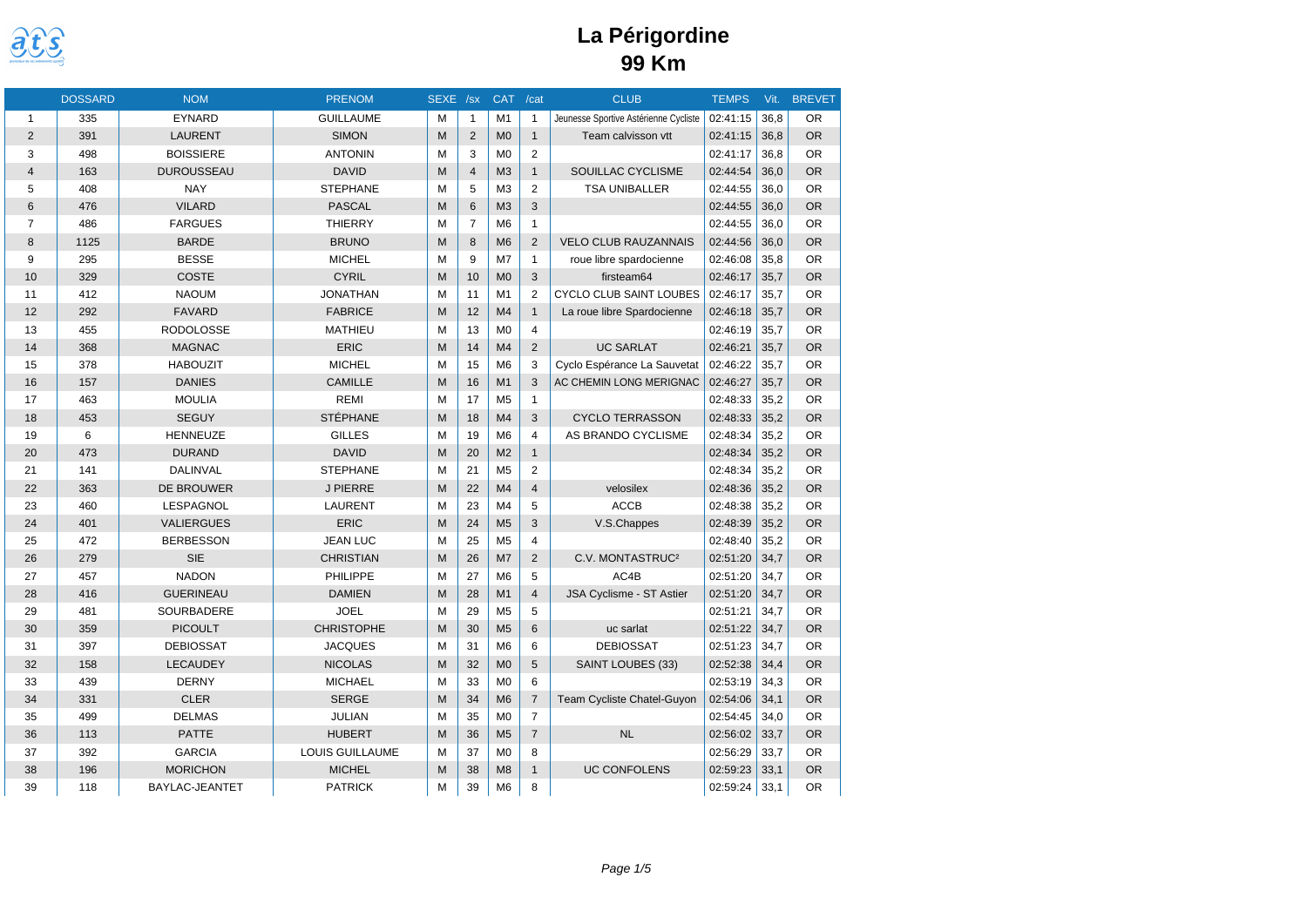

|    | <b>DOSSARD</b> | <b>NOM</b>           | <b>PRENOM</b>       | <b>SEXE</b> | /sx          | <b>CAT</b>     | /cat           | <b>CLUB</b>                            | <b>TEMPS</b> | Vit. | <b>BREVET</b> |
|----|----------------|----------------------|---------------------|-------------|--------------|----------------|----------------|----------------------------------------|--------------|------|---------------|
| 40 | 373            | <b>CAPOT</b>         | <b>JEAN MARC</b>    | M           | 40           | M <sub>5</sub> | 8              | TEAM CYCLISTE CHATEAUBERNARD           | 02:59:24     | 33.1 | <b>OR</b>     |
| 41 | 111            | <b>PELLETIER</b>     | <b>ALEXANDRE</b>    | M           | 41           | M <sub>3</sub> | $\overline{4}$ |                                        | 02:59:24     | 33,1 | <b>OR</b>     |
| 42 | 246            | <b>MACOUILLARD</b>   | <b>DOMINIQUE</b>    | M           | 42           | M7             | 3              | ES BARDENAC LE FOUILLOUX               | 02:59:24     | 33,1 | <b>OR</b>     |
| 43 | 418            | <b>ESQUERRE</b>      | <b>XAVIER</b>       | M           | 43           | M <sub>5</sub> | 9              | <b>KBM BORDEAUX</b>                    | 02:59:25     | 33.1 | <b>OR</b>     |
| 44 | 172            | LAMAZEROLLES         | <b>DAMIEN</b>       | M           | 44           | M <sub>2</sub> | 2              | <b>CACBO Carbon blanc</b>              | 02:59:25     | 33,1 | <b>OR</b>     |
| 45 | 218            | <b>DUBOIS</b>        | <b>CHRISTOPHE</b>   | M           | 45           | M <sub>3</sub> | 5              | SAINT LOUBES (33)                      | 02:59:26     | 33,1 | <b>OR</b>     |
| 46 | 197            | <b>THEILLOUT</b>     | <b>DANIEL</b>       | M           | 46           | M8             | 2              | <b>VC EVASION LA VERDIERE</b>          | 02:59:32     | 33,1 | <b>OR</b>     |
| 47 | 345            | <b>BROS</b>          | <b>SEBASTIEN</b>    | M           | 47           | M <sub>4</sub> | 6              |                                        | 02:59:38     | 33,1 | <b>OR</b>     |
| 48 | 347            | <b>GESSON</b>        | <b>FREDERIC</b>     | M           | 48           | M6             | 9              | SAINT LOUBES (33)                      | 03:01:17     | 32.8 | <b>OR</b>     |
| 49 | 149            | <b>BRUNETTA</b>      | <b>LUDOVIC</b>      | M           | 49           | M <sub>4</sub> | $\overline{7}$ | UC ROYÈRES SAINT LEONARD               | 03:02:47     | 32,5 | <b>OR</b>     |
| 50 | 398            | <b>KLEINHANS</b>     | <b>PHILIPPE</b>     | M           | 50           | M <sub>7</sub> | $\overline{4}$ | cyclo club Terrassonnais               | 03:04:10     | 32,3 | <b>OR</b>     |
| 51 | 346            | RÉAU                 | <b>THOMAS</b>       | M           | 51           | MJ             | $\mathbf{1}$   |                                        | 03:04:10     | 32,3 | <b>OR</b>     |
| 52 | 339            | <b>VALBUENA</b>      | <b>SERGE</b>        | M           | 52           | M <sub>7</sub> | 5              | velosilex                              | 03:04:11     | 32,2 | <b>OR</b>     |
| 53 | 275            | <b>PROCESSE</b>      | <b>CHRISTIAN</b>    | M           | 53           | M <sub>4</sub> | 8              | Venerque Eaux Vives                    | 03:04:12     | 32,2 | <b>OR</b>     |
| 54 | 356            | <b>LASSALLE</b>      | RAPHAËL             | M           | 54           | M <sub>2</sub> | 3              | team ragondin 16                       | 03:05:39     | 32,0 | <b>OR</b>     |
| 55 | 225            | <b>NOEL</b>          | <b>ETIENNE</b>      | M           | 55           | M <sub>4</sub> | 9              |                                        | 03:05:39     | 32,0 | <b>OR</b>     |
| 56 | 393            | <b>TARDIEU</b>       | <b>PATRICK</b>      | M           | 56           | M <sub>7</sub> | 6              | <b>UFOLEP DU LOT</b>                   | 03:05:40     | 32,0 | <b>OR</b>     |
| 57 | 423            | <b>BERNARD</b>       | <b>CHRISTOPHE</b>   | M           | 57           | M <sub>4</sub> | 10             | CYCLO CLUB FAUX FURIEUX                | 03:05:41     | 32,0 | <b>OR</b>     |
| 58 | 448            | <b>ROULLAND</b>      | <b>CHRISTOPHE</b>   | M           | 58           | M <sub>5</sub> | 10             | <b>LPC</b>                             | 03:05:41     | 32,0 | <b>OR</b>     |
| 59 | 252            | <b>TREVISIOL</b>     | <b>ALAIN</b>        | M           | 59           | M <sub>7</sub> | $\overline{7}$ | CLUB OMNISPORTS ST JOUVEN              | 03:07:10     | 31,7 | <b>OR</b>     |
| 60 | 446            | <b>PONS</b>          | ERIN                | M           | 60           | M <sub>5</sub> | 11             | uc sarlat                              | 03:07:13     | 31,7 | <b>OR</b>     |
| 61 | 462            | <b>VIDALIE</b>       | <b>LAURENT</b>      | M           | 61           | M <sub>4</sub> | 11             |                                        | 03:07:13     | 31.7 | <b>OR</b>     |
| 62 | 471            | <b>BEYLOT</b>        | <b>PATRICK</b>      | M           | 62           | M <sub>7</sub> | 8              |                                        | 03:08:22     | 31,5 | <b>OR</b>     |
| 63 | 467            | <b>TAURINES</b>      | <b>JACQUES</b>      | M           | 63           | M7             | 9              |                                        | 03:08:22     | 31.5 | <b>OR</b>     |
| 64 | 262            | <b>SAINT LAURENT</b> | <b>JEAN MARIE</b>   | M           | 64           | M8             | 3              | ASSO VELO PASSION PERIGORD NONTRONNAIS | 03:08:25     | 31.5 | OR            |
| 65 | 319            | <b>FORTUNE</b>       | <b>THIERRY</b>      | M           | 65           | M <sub>5</sub> | 12             | FLEAC AMICALE CYCLO                    | 03:08:36     | 31,5 | <b>OR</b>     |
| 66 | 190            | <b>DORBEC</b>        | <b>FRANCIS</b>      | M           | 66           | M <sub>5</sub> | 13             | CE fromarsac                           | 03:08:36     | 31,5 | <b>OR</b>     |
| 67 | 490            | <b>REBEYROL</b>      | <b>FREDERIC</b>     | M           | 67           | M <sub>3</sub> | 6              |                                        | 03:08:37     | 31.5 | <b>OR</b>     |
| 68 | 414            | <b>NOUNES</b>        | <b>PHILIPPE</b>     | M           | 68           | M <sub>5</sub> | 14             | VELOCE CLUB MONTALBANAIS               | 03:08:40     | 31.5 | OR            |
| 69 | 314            | PILET                | <b>JEAN PIERRE</b>  | M           | 69           | M <sub>7</sub> | 10             | LC BRIE                                | 03:08:42     | 31.5 | <b>OR</b>     |
| 70 | 324            | <b>BRUNET ASTRUC</b> | <b>NADINE</b>       | F           | $\mathbf{1}$ | W <sub>3</sub> | $\mathbf{1}$   | SAINT CHELY CYCLISME                   | 03:08:52     | 31.4 | <b>OR</b>     |
| 71 | 390            | PENCHAUD             | <b>PHILIPPE</b>     | M           | 70           | M <sub>5</sub> | 15             | Club Athlétique Cherveix Cubas         | 03:09:21     | 31.4 | <b>OR</b>     |
| 72 | 306            | <b>BLANCHETON</b>    | <b>JEAN JACQUES</b> | M           | 71           | M <sub>9</sub> | $\mathbf{1}$   | <b>ALC ST ASTIER</b>                   | 03:10:07     | 31,2 | <b>OR</b>     |
| 73 | 138            | <b>SEVE</b>          | <b>RENE</b>         | M           | 72           | M <sub>9</sub> | 2              | Vélo Club Firminy                      | 03:10:08     | 31,2 | <b>OR</b>     |
| 74 | 436            | <b>BURBAUD</b>       | <b>FRANCOIS</b>     | M           | 73           | M <sub>6</sub> | 10             | GIRONDINS DE BORDEAUX TRIATHLON        | 03:10:09     | 31.2 | OR            |
| 75 | 127            | <b>DENANOT</b>       | <b>BENJAMIN</b>     | M           | 74           | M <sub>3</sub> | $\overline{7}$ | <b>JUST A VELO</b>                     | 03:11:26     | 31.0 | <b>OR</b>     |
| 76 | 325            | <b>BEAUZETIE</b>     | <b>JEAN-PIERRE</b>  | M           | 75           | M <sub>9</sub> | 3              |                                        | 03:13:41     | 30.7 | <b>OR</b>     |
| 77 | 367            | <b>LEGLISE</b>       | JEAN-LUC            | M           | 76           | M <sub>7</sub> | 11             | Usb cyclo tourisme                     | 03:13:43     | 30,7 | <b>OR</b>     |
| 78 | 231            | <b>FOURNET</b>       | <b>VINCENT</b>      | M           | 77           | M <sub>6</sub> | 11             | cyclo loisirs bettonnais               | 03:13:46     | 30,7 | <b>OR</b>     |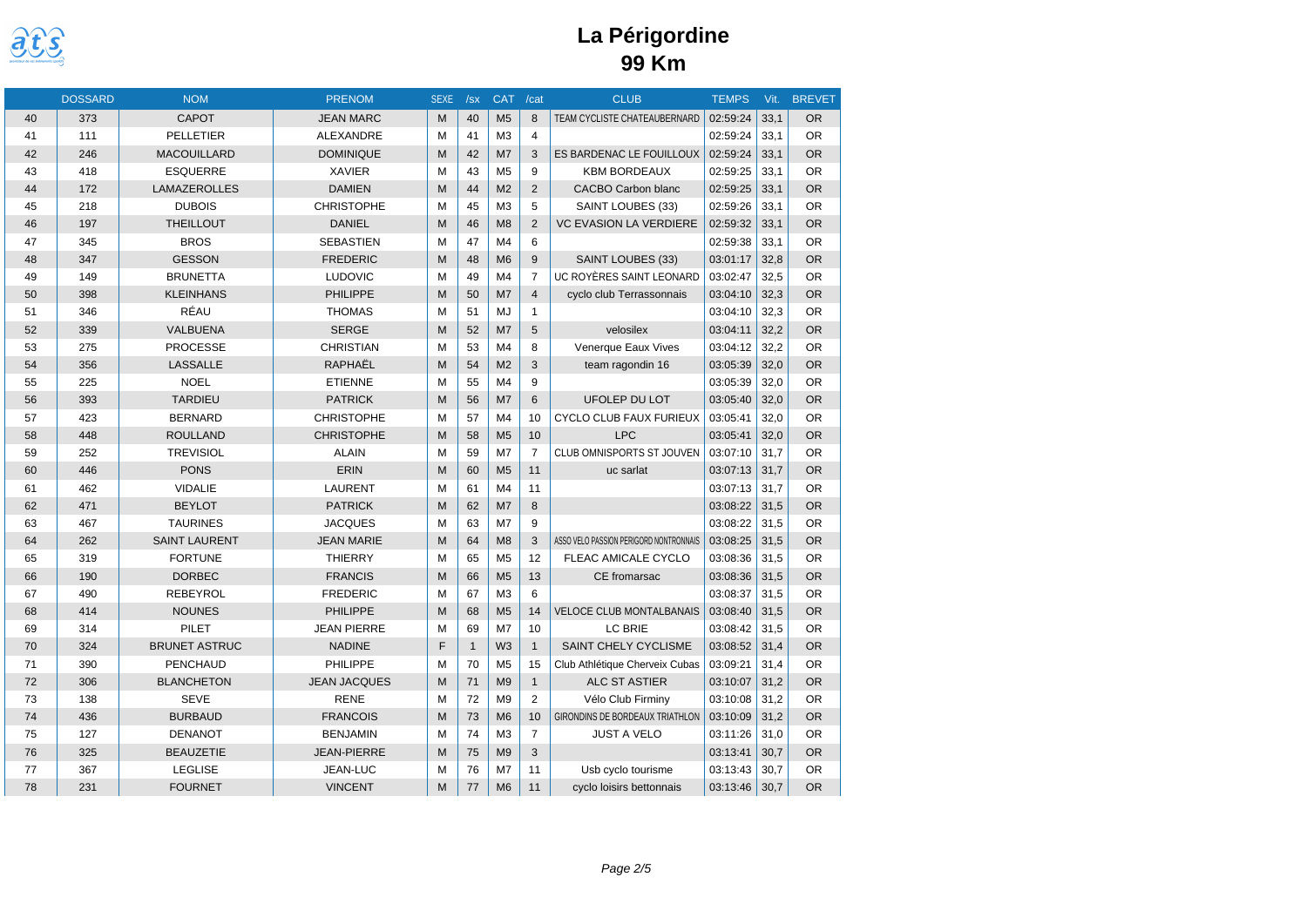

|     | <b>DOSSARD</b> | <b>NOM</b>        | <b>PRENOM</b>      | <b>SEXE</b> | /sx            | <b>CAT</b>     | /cat           | <b>CLUB</b>                                     | <b>TEMPS</b> | Vit. | <b>BREVET</b> |
|-----|----------------|-------------------|--------------------|-------------|----------------|----------------|----------------|-------------------------------------------------|--------------|------|---------------|
| 79  | 470            | <b>DESHAYES</b>   | <b>CHARLOTTE</b>   | F           | $\overline{2}$ | W <sub>2</sub> | $\mathbf{1}$   |                                                 | 03:13:47     | 30.7 | <b>OR</b>     |
| 80  | $\overline{2}$ | <b>MOURIN</b>     | <b>CAMILLE</b>     | M           | 78             | M8             | $\overline{4}$ | <b>UC CONDOM</b>                                | 03:15:06     | 30.4 | <b>OR</b>     |
| 81  | 245            | <b>SUDERIE</b>    | <b>MICHEL</b>      | M           | 79             | M <sub>9</sub> | $\overline{4}$ |                                                 | 03:15:06     | 30.4 | <b>OR</b>     |
| 82  | 411            | <b>ROUGERON</b>   | <b>MATHIEU</b>     | M           | 80             | M <sub>2</sub> | $\overline{4}$ |                                                 | 03:15:06     | 30,4 | <b>ARGENT</b> |
| 83  | 451            | <b>GOACOLOU</b>   | <b>LAURENT</b>     | M           | 81             | M <sub>6</sub> | 12             | <b>UC CONDAT</b>                                | 03:15:09     | 30.4 | <b>OR</b>     |
| 84  | 116            | <b>ROY</b>        | <b>ROLAND</b>      | M           | 82             | M <sub>9</sub> | 5              | <b>CC SAINT MAGNAIS</b>                         | 03:15:12     | 30,4 | <b>OR</b>     |
| 85  | 191            | <b>LACHAUD</b>    | <b>JEAN CLAUDE</b> | M           | 83             | M <sub>6</sub> | 13             | <b>ASPTT Grand Périgueux</b>                    | 03:15:13     | 30,4 | <b>OR</b>     |
| 86  | 413            | <b>CASTILLO</b>   | <b>ERIC</b>        | M           | 84             | M <sub>5</sub> | 16             | <b>VS.CHAPPES</b>                               | 03:15:37     | 30.4 | <b>OR</b>     |
| 87  | 186            | <b>BALAND</b>     | <b>BRUNO</b>       | M           | 85             | M <sub>5</sub> | 17             | <b>EVBB</b>                                     | 03:15:37     | 30,4 | OR            |
| 88  | 270            | <b>BARGUENO</b>   | <b>ALAIN</b>       | M           | 86             | M7             | 12             | <b>VPP NONTRON</b>                              | 03:15:40     | 30,4 | <b>OR</b>     |
| 89  | 456            | <b>DARDAILLON</b> | <b>BERTRAND</b>    | M           | 87             | M <sub>3</sub> | 8              |                                                 | 03:15:47     | 30.3 | <b>OR</b>     |
| 90  | 273            | <b>POURTEYRON</b> | JULIE              | F           | 3              | W <sub>2</sub> | 2              | <b>SAINT ASTIER TRI</b>                         | 03:16:06     | 30,3 | <b>OR</b>     |
| 91  | 240            | LAVAL             | <b>JEAN PIERRE</b> | M           | 88             | M <sub>7</sub> | 13             | MONPAZIER CYCLO BASTIDE                         | 03:16:07     | 30.3 | <b>OR</b>     |
| 92  | 296            | LARAMEE           | <b>DAVID</b>       | M           | 89             | M <sub>4</sub> | 12             | La roue libre Spardocienne                      | 03:16:07     | 30,3 | <b>OR</b>     |
| 93  | 257            | <b>DESAGE</b>     | <b>CLAUDE</b>      | M           | 90             | M <sub>7</sub> | 14             | VELO PASSION PERIGORD NON                       | 03:16:07     | 30,3 | <b>OR</b>     |
| 94  | 440            | <b>PALIS</b>      | <b>MICHEL</b>      | M           | 91             | M <sub>9</sub> | 6              | <b>VELO CLUB FIGEACOIS</b>                      | 03:16:07     | 30.3 | <b>OR</b>     |
| 95  | 316            | <b>GOURSEAUD</b>  | <b>PASCAL</b>      | M           | 92             | M <sub>4</sub> | 13             | LC BRIE                                         | 03:16:12     | 30.3 | <b>OR</b>     |
| 96  | 430            | <b>GRUZELLE</b>   | <b>ANATOLE</b>     | M           | 93             | M <sub>2</sub> | 5              | CYCLO51                                         | 03:17:33     | 30,1 | <b>ARGENT</b> |
| 97  | 258            | <b>PEGORIE</b>    | <b>ISABELLE</b>    | F           | $\overline{4}$ | W <sub>3</sub> | 2              | Saint Astier Triathlon                          | 03:17:34     | 30.1 | <b>OR</b>     |
| 98  | 332            | <b>FAUCHER</b>    | <b>GUILLAUME</b>   | M           | 94             | M3             | 9              |                                                 | 03:18:06     | 30,0 | <b>OR</b>     |
| 99  | 164            | <b>ASTIER</b>     | HERVÉ              | M           | 95             | M <sub>5</sub> | 18             |                                                 | 03:18:12     | 30,0 | <b>OR</b>     |
| 100 | 377            | <b>FAYOLLE</b>    | <b>GUY</b>         | M           | 96             | M <sub>6</sub> | 14             |                                                 | 03:18:59     | 29.8 | <b>OR</b>     |
| 101 | 293            | <b>RICHEZ</b>     | <b>OLIVIER</b>     | M           | 97             | M <sub>4</sub> | 14             | La roue libre Spardocienne                      | 03:20:31     | 29.6 | <b>OR</b>     |
| 102 | 214            | LAVAUD            | <b>JACQUES</b>     | M           | 98             | M8             | 5              | ENTENTE CYCLISTE TRÉLISSAC COULOUNIEIX-CHAMIERS | 03:20:44     | 29,6 | <b>OR</b>     |
| 103 | 143            | <b>MEIGNANT</b>   | <b>YVES</b>        | M           | 99             | M <sub>8</sub> | 6              | E.S.PERSAN                                      | 03:20:59     | 29.6 | <b>OR</b>     |
| 104 | 375            | <b>MASSON</b>     | <b>FABRICE</b>     | M           | 100            | M <sub>5</sub> | 19             |                                                 | 03:21:15     | 29,5 | <b>OR</b>     |
| 105 | 180            | <b>CYPIERRE</b>   | <b>STÉPHANE</b>    | M           | 101            | M <sub>4</sub> | 15             | <b>NL</b>                                       | 03:21:49     | 29.4 | <b>OR</b>     |
| 106 | 320            | <b>SIGNOR</b>     | <b>JEAN MARIE</b>  | M           | 102            | M <sub>5</sub> | 20             |                                                 | 03:22:06     | 29.4 | <b>OR</b>     |
| 107 | 234            | <b>MARTIAL</b>    | <b>DOMINIQUE</b>   | M           | 103            | M <sub>6</sub> | 15             | JSA Cyclisme - ST Astier                        | 03:22:07     | 29,4 | <b>OR</b>     |
| 108 | 328            | <b>SARRUT</b>     | <b>CLÉMENT</b>     | M           | 104            | M <sub>2</sub> | 6              | Team Volkswagen Jean Lagarde Culture Vélo       | 03:22:18     | 29.4 | <b>ARGENT</b> |
| 109 | 112            | CARCAUZON         | GUY                | M           | 105            | M <sub>7</sub> | 15             | <b>FFC</b>                                      | 03:24:58     | 29.0 | <b>OR</b>     |
| 110 | 173            | <b>BOST</b>       | JEAN-CLAUDE        | M           | 106            | M8             | $\overline{7}$ | LES EXCIT                                       | 03:24:59     | 29,0 | <b>OR</b>     |
| 111 | 288            | <b>DASSIEU</b>    | <b>MICHEL</b>      | M           | 107            | M7             | 16             | Cyclo Club Isle Jourdain                        | 03:25:12     | 28.9 | <b>OR</b>     |
| 112 | 178            | <b>MONTEAU</b>    | <b>MICHEL</b>      | M           | 108            | M8             | 8              | <b>UC DU REOLAIS</b>                            | 03:25:15     | 28,9 | <b>OR</b>     |
| 113 | 361            | DELORD            | <b>LAURENT</b>     | M           | 109            | M <sub>5</sub> | 21             |                                                 | 03:25:22     | 28,9 | <b>OR</b>     |
| 114 | 217            | <b>DELMAS</b>     | <b>VINCENT</b>     | M           | 110            | M <sub>4</sub> | 16             | <b>ECTCC</b>                                    | 03:25:24     | 28.9 | <b>ARGENT</b> |
| 115 | 221            | MALAVERGNE        | <b>CHRISTIAN</b>   | M           | 111            | M <sub>8</sub> | 9              | CHAMPCEVINEL OMNISPORT CLUB                     | 03:27:03     | 28,7 | <b>OR</b>     |
| 116 | 266            | <b>HANCZYK</b>    | <b>JEAN NOËL</b>   | M           | 112            | M <sub>6</sub> | 16             | AL ETOILE ST ASTIER                             | 03:27:33     | 28,6 | <b>OR</b>     |
| 117 | 263            | VALADE            | <b>GILLES</b>      | M           | 113            | M <sub>8</sub> | 10             | ALC SAINT ASTIER                                | 03:27:39     | 28,6 | <b>OR</b>     |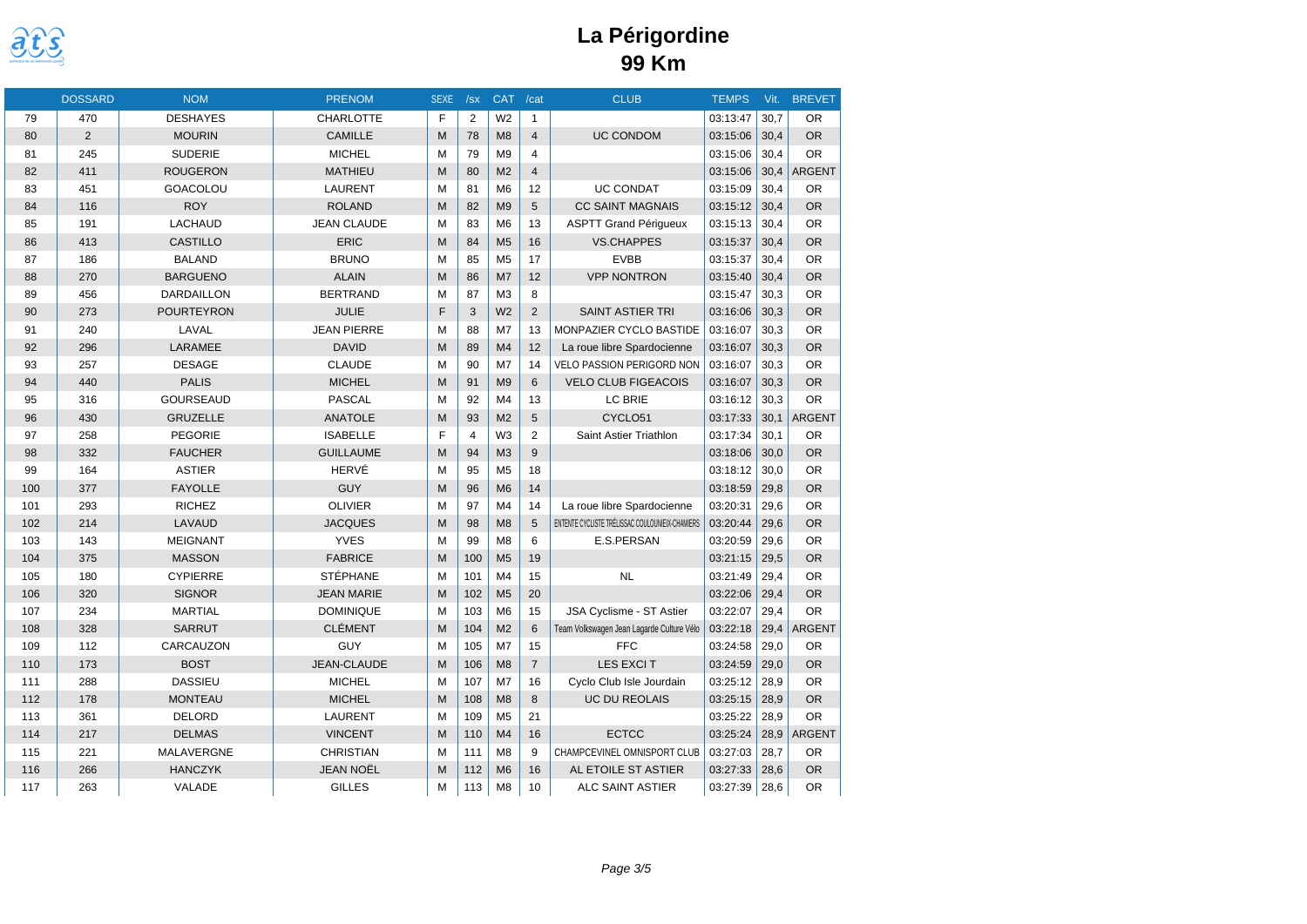

|     | <b>DOSSARD</b> | <b>NOM</b>        | <b>PRENOM</b>     | <b>SEXE</b>  | /sx            | <b>CAT</b>     | /cat           | <b>CLUB</b>                                     | <b>TEMPS</b> | Vit. | <b>BREVET</b> |
|-----|----------------|-------------------|-------------------|--------------|----------------|----------------|----------------|-------------------------------------------------|--------------|------|---------------|
| 118 | 394            | <b>BOSREDON</b>   | <b>MICHEL</b>     | M            | 114            | M <sub>9</sub> | $\overline{7}$ |                                                 | 03:27:45     | 28,6 | <b>OR</b>     |
| 119 | 343            | <b>BOUYGES</b>    | <b>JEAN-MARC</b>  | M            | 115            | M <sub>6</sub> | 17             | Tulle Cyclisme Compétition - T2C                | 03:28:04     | 28,5 | <b>OR</b>     |
| 120 | 268            | <b>BLOUIN</b>     | <b>ETIENNE</b>    | M            | 116            | M <sub>8</sub> | 11             | AL ETOILE ST ASTIER                             | 03:28:20     | 28,5 | <b>OR</b>     |
| 121 | 195            | <b>GRENIER</b>    | <b>JEAN-MARC</b>  | M            | 117            | M <sub>5</sub> | 22             |                                                 | 03:29:06     | 28.4 | <b>OR</b>     |
| 122 | 323            | <b>MAHIEUX</b>    | <b>CLÉMENT</b>    | M            | 118            | M <sub>0</sub> | 9              |                                                 | 03:29:20     | 28,4 | <b>BRONZE</b> |
| 123 | 290            | SIMONEAU          | ERIC              | M            | 119            | M <sub>5</sub> | 23             |                                                 | 03:29:57     | 28,3 | <b>OR</b>     |
| 124 | 235            | <b>PELLICER</b>   | <b>DAVID</b>      | M            | 120            | M <sub>3</sub> | 10             | sans appartenance                               | 03:30:04     | 28,3 | <b>ARGENT</b> |
| 125 | 161            | <b>LURGO</b>      | <b>PATRICE</b>    | M            | 121            | M <sub>9</sub> | 8              | E S BARDENAC LE FOUILLOU                        | 03:30:06     | 28,3 | <b>OR</b>     |
| 126 | 117            | <b>DELUBRIAT</b>  | <b>ANDRE</b>      | M            | 122            | M8             | 12             | Cyclo Club Saint Magnais                        | 03:31:03     | 28,1 | <b>OR</b>     |
| 127 | 285            | <b>MERPILLAT</b>  | <b>THIERRY</b>    | M            | 123            | M <sub>6</sub> | 18             | <b>CR Malemortois</b>                           | 03:31:14     | 28,1 | <b>OR</b>     |
| 128 | 337            | <b>LENORMAND</b>  | <b>DAVID</b>      | M            | 124            | M <sub>5</sub> | 24             |                                                 | 03:33:04     | 27,9 | <b>ARGENT</b> |
| 129 | 336            | <b>BOISSY</b>     | ARNAUD            | M            | 125            | M <sub>3</sub> | 11             | <b>C.C AUBEROCHOIS</b>                          | 03:33:05     | 27,9 | ARGENT        |
| 130 | 244            | <b>FONTAINE</b>   | <b>THIERRY</b>    | M            | 126            | M <sub>5</sub> | 25             | AS MEUDON CYCLISME                              | 03:33:38     | 27,8 | <b>ARGENT</b> |
| 131 | 351            | <b>BERGER</b>     | <b>JEAN-LOUIS</b> | M            | 127            | M <sub>8</sub> | 13             | ANC DUN LE PALESTEL                             | 03:33:42     | 27,8 | <b>OR</b>     |
| 132 | 284            | <b>MARADENE</b>   | <b>OLIVIER</b>    | M            | 128            | M4             | 17             | ENTENTE CYCLISTE TRÉLISSAC COULOUNIEIX-CHAMIERS | 03:36:28     | 27,4 | <b>ARGENT</b> |
| 133 | 216            | TREILLARD         | <b>NORBERT</b>    | M            | 129            | M <sub>6</sub> | 19             |                                                 | 03:36:44     | 27,4 | ARGENT        |
| 134 | 123            | <b>RASO</b>       | <b>REINE</b>      | $\mathsf{F}$ | 5              | W <sub>9</sub> | $\mathbf{1}$   | CAVIGNAC CLUB NORD GIRONDE                      | 03:36:46     | 27,4 | <b>OR</b>     |
| 135 | 277            | <b>URVOIS</b>     | <b>LAURENT</b>    | M            | 130            | M <sub>3</sub> | 12             |                                                 | 03:36:51     | 27,4 | ARGENT        |
| 136 | 259            | <b>POURTEYRON</b> | <b>OLIVIER</b>    | M            | 131            | M <sub>3</sub> | 13             | CHATEAU L EVEQUE CYCLO                          | 03:36:51     | 27,4 | <b>ARGENT</b> |
| 137 | 304            | <b>SAVIGNAT</b>   | <b>DIDIER</b>     | M            | 132            | M7             | 17             | CHAMPCEVINEL OMNISPORT CLUB                     | 03:37:00     | 27,4 | <b>OR</b>     |
| 138 | 419            | <b>BARRETAUD</b>  | <b>PATRICK</b>    | M            | 133            | M <sub>6</sub> | 20             | AS LEGRAND 87 LIMOGES                           | 03:37:21     | 27,3 | <b>ARGENT</b> |
| 139 | 450            | LALIGUE           | PHILIPPE          | M            | 134            | M <sub>7</sub> | 18             |                                                 | 03:38:23     | 27,2 | <b>OR</b>     |
| 140 | 380            | <b>LESNIER</b>    | <b>JOEL</b>       | M            | 135            | M <sub>7</sub> | 19             | <b>TEAM ORANGES MECANIQUES</b>                  | 03:38:30     | 27,2 | <b>OR</b>     |
| 141 | 119            | <b>FARCY</b>      | <b>BRUNO</b>      | M            | 136            | M7             | 20             | Cyclo Club Saint Magnais                        | 03:41:54     | 26,8 | <b>ARGENT</b> |
| 142 | 184            | <b>MONLOUBOU</b>  | MARIE-ANGE        | F            | 6              | W <sub>6</sub> | $\mathbf{1}$   | <b>UC LUBERSAC</b>                              | 03:42:05     | 26,7 | <b>OR</b>     |
| 143 | 205            | <b>DIVRY</b>      | <b>PATRICK</b>    | M            | 137            | M <sub>7</sub> | 21             | ROYAN OCEAN CLUB CYCLO                          | 03:42:05     | 26,7 | <b>ARGENT</b> |
| 144 | 179            | <b>CYPIERRE</b>   | <b>GILBERT</b>    | M            | 138            | M <sub>9</sub> | 9              | <b>NL</b>                                       | 03:42:07     | 26,7 | <b>OR</b>     |
| 145 | 154            | <b>JAMOT</b>      | <b>DENIS</b>      | M            | 139            | M <sub>4</sub> | 18             | ANC DUN LE PALESTEL                             | 03:43:42     | 26,6 | ARGENT        |
| 146 | 350            | <b>ROUDIER</b>    | <b>CHRISTOPHE</b> | M            | 140            | M <sub>3</sub> | 14             |                                                 | 03:45:16     | 26,4 | <b>BRONZE</b> |
| 147 | 211            | <b>BOUVYER</b>    | <b>THIERRY</b>    | M            | 141            | M <sub>6</sub> | 21             |                                                 | 03:46:02     | 26,3 | ARGENT        |
| 148 | 402            | <b>ASTIER</b>     | <b>ISABELLE</b>   | F            | $\overline{7}$ | W <sub>5</sub> | $\mathbf{1}$   | ASSM ST MEDARD EN JALLES                        | 03:46:03     | 26,3 | <b>OR</b>     |
| 149 | 370            | <b>BLOIS</b>      | <b>BRIGITTE</b>   | F            | 8              | W7             | $\mathbf{1}$   |                                                 | 03:46:15     | 26,3 | <b>OR</b>     |
| 150 | 291            | <b>GOSSELIN</b>   | <b>ALEXANDRE</b>  | M            | 142            | M <sub>3</sub> | 15             |                                                 | 03:46:51     | 26,2 | <b>BRONZE</b> |
| 151 | 307            | <b>TISSERAND</b>  | <b>JACQUES</b>    | M            | 143            | M <sub>8</sub> | 14             |                                                 | 03:47:10     | 26,1 | <b>ARGENT</b> |
| 152 | 122            | <b>FRANCOUT</b>   | <b>FREDERIC</b>   | M            | 144            | M <sub>3</sub> | 16             | Cyclo Club Saint Magnais                        | 03:47:47     | 26,1 | <b>BRONZE</b> |
| 153 | 461            | <b>ROGNON</b>     | <b>GERALD</b>     | M            | 145            | M7             | 22             |                                                 | 03:47:52     | 26,1 | ARGENT        |
| 154 | 452            | <b>LONGO</b>      | <b>MICHEL</b>     | M            | 146            | M <sub>4</sub> | 19             | <b>VC LES ARTIGUES DE LUSSAC</b>                | 03:47:54     | 26,1 | <b>BRONZE</b> |
| 155 | 321            | <b>MABILLE</b>    | <b>HELENE</b>     | F            | 9              | W <sub>3</sub> | 3              | PEUJARD VELO CLUB                               | 03:48:28     | 26,0 | <b>OR</b>     |
| 156 | 322            | <b>MABILLE</b>    | <b>SYLVAIN</b>    | M            | 147            | M3             | 17             | PEUJARD VELO CLUB                               | 03:48:29     | 26,0 | <b>BRONZE</b> |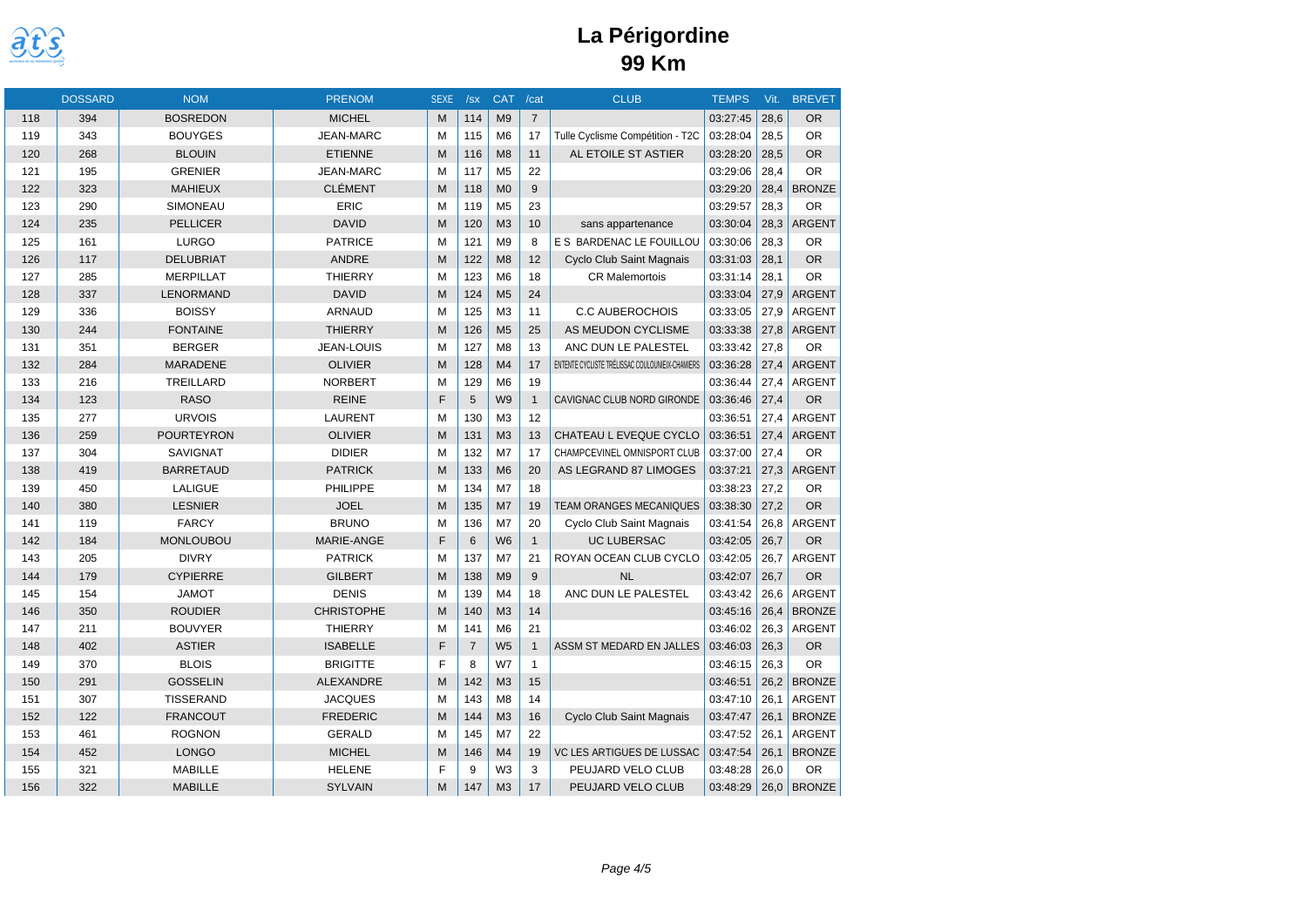

|     | <b>DOSSARD</b> | <b>NOM</b>       | <b>PRENOM</b>      | <b>SEXE</b> | /sx | <b>CAT</b>     | /cat           | <b>CLUB</b>                    | <b>TEMPS</b> | Vit. | <b>BREVET</b> |
|-----|----------------|------------------|--------------------|-------------|-----|----------------|----------------|--------------------------------|--------------|------|---------------|
| 157 | 121            | <b>DUSSUTOUR</b> | <b>JOEL</b>        | M           | 148 | M7             | 23             | <b>CC SAINT MAGNAIS</b>        | 03:49:11     | 25,9 | <b>ARGENT</b> |
| 158 | 241            | <b>CRESSENT</b>  | <b>PASCAL</b>      | M           | 149 | M <sub>6</sub> | 22             | <b>ASPTT GRAND PERIGUEUX</b>   | 03:49:13     | 25,9 | <b>ARGENT</b> |
| 159 | 192            | <b>BAGUELIN</b>  | <b>STEPHANE</b>    | M           | 150 | M <sub>4</sub> | 20             | <b>ASPTT PERIGUEUX</b>         | 03:49:14     | 25,9 | <b>BRONZE</b> |
| 160 | 227            | <b>BETZ</b>      | <b>JEAN MICHEL</b> | M           | 151 | M8             | 15             | <b>ACCB</b>                    | 03:53:08     | 25,5 | <b>ARGENT</b> |
| 161 | 204            | <b>PICCOLO</b>   | <b>JEAN MARIE</b>  | M           | 152 | M <sub>8</sub> | 16             | <b>VC RAUZANNAIS</b>           | 03:54:38     | 25.3 | <b>ARGENT</b> |
| 162 | 267            | <b>FERRE</b>     | <b>JEAN NOËL</b>   | M           | 153 | M8             | 17             | AL ETOILE ST ASTIER            | 03:56:00     | 25,2 | <b>ARGENT</b> |
| 163 | 102            | <b>AZOULAY</b>   | <b>PASCAL</b>      | M           | 154 | M <sub>5</sub> | 26             | Cocarde cyclo St Laurent medoc | 03:56:57     | 25.1 | <b>BRONZE</b> |
| 164 | 406            | <b>DELORD</b>    | <b>CHRISTOPHE</b>  | M           | 155 | M <sub>4</sub> | 21             |                                | 03:58:13     | 24.9 | <b>BRONZE</b> |
| 165 | 265            | LAVAUD           | <b>MICHEL</b>      | M           | 156 | M <sub>8</sub> | 18             | AL ETOILE ST ASTIER            | 03:58:14     | 24.9 | <b>ARGENT</b> |
| 166 | 485            | <b>RENVOISE</b>  | <b>GENEVIEVE</b>   | F           | 10  | W7             | 2              |                                | 03:58:29     | 24.9 | <b>OR</b>     |
| 167 | 459            | <b>CHAUMONT</b>  | <b>THIERRY</b>     | M           | 157 | M <sub>5</sub> | 27             | CACC CHERVEIX-CUBAS            | 04:00:18     | 24,7 | <b>BRONZE</b> |
| 168 | 171            | <b>CHALOPIN</b>  | <b>CLAUDE</b>      | M           | 158 | <b>MS</b>      | $\mathbf{1}$   | UNION CYCLISTE FLAVIGNAC       | 04:07:00     | 24,0 | ARGENT        |
| 169 | 264            | <b>ROSPARS</b>   | <b>GUILLAUME</b>   | M           | 159 | M <sub>8</sub> | 19             | AL ETOILE ST ASTIER            | 04:07:49     | 24,0 | <b>BRONZE</b> |
| 170 | 145            | <b>DE PRADA</b>  | <b>GREGORY</b>     | M           | 160 | M1             | 5              |                                | 04:10:41     | 23,7 | <b>BRONZE</b> |
| 171 | 177            | <b>CHAUMONT</b>  | AMÉLIE             | E           | 11  | W <sub>0</sub> | $\mathbf{1}$   |                                | 04:11:23     | 23,6 | <b>BRONZE</b> |
| 172 | 1081           | <b>GOURSEAUD</b> | <b>ANNETTE</b>     | E           | 12  | W <sub>5</sub> | 2              | C C NIEUL                      | 04:13:40     | 23,4 | <b>ARGENT</b> |
| 173 | 426            | <b>DEVAUD</b>    | <b>JEANLOUIS</b>   | M           | 161 | M7             | 24             | C C NIEUL                      | 04:13:43     | 23,4 | <b>BRONZE</b> |
| 174 | 139            | <b>LESOURD</b>   | <b>MICHAEL</b>     | M           | 162 | M <sub>2</sub> | $\overline{7}$ |                                | 04:17:54     | 23,0 | <b>BRONZE</b> |
| 175 | 468            | <b>GROLHIER</b>  | <b>WARREN</b>      | M           | 163 | M <sub>0</sub> | 10             |                                | 04:18:05     | 23,0 | <b>BRONZE</b> |
| 176 | 405            | <b>BUREAU</b>    | <b>MICHEL</b>      | M           | 164 | M <sub>9</sub> | 10             | UNION CYCLISTE FLAVIGNAC       | 04:18:48     | 23,0 | <b>BRONZE</b> |
| 177 | 269            | <b>BOUTAUD</b>   | <b>PATRICK</b>     | M           | 165 | M <sub>6</sub> | 23             | <b>TEAM TRIATHLON 87</b>       | 04:24:16     | 22,5 | <b>BRONZE</b> |
| 178 | 271            | <b>LABROUSSE</b> | <b>BRUNO</b>       | M           | 166 | M <sub>5</sub> | 28             | PANALOISIRS CYCLO              | 04:24:42     | 22,4 | <b>BRONZE</b> |
| 179 | 182            | <b>GAUSSINEL</b> | LAURENT            | M           | 167 | M <sub>4</sub> | 22             | PANA LOISIRS                   | 04:24:42     | 22,4 | <b>BRONZE</b> |
| 180 | 326            | <b>MARCU</b>     | <b>JONATHAN</b>    | M           | 168 | M1             | 6              | <b>AL RIVIERES</b>             | 04:28:12     | 22,1 | <b>BRONZE</b> |
| 181 | 189            | <b>BOUTIN</b>    | <b>JEAN-MICHEL</b> | M           | 169 | M <sub>8</sub> | 20             | <b>GIRONDINS DE BORDEAUX</b>   | 04:28:55     | 22,1 | <b>BRONZE</b> |
| 182 | 404            | <b>MESLIN</b>    | <b>NICOLAS</b>     | M           | 170 | M <sub>4</sub> | 23             |                                | 04:30:18     | 22,0 | <b>BRONZE</b> |
| 183 | 185            | <b>DUBOIS</b>    | <b>PHILIPPE</b>    | M           | 171 | M <sub>6</sub> | 24             | <b>UC LUBERSAC</b>             | 04:35:13     | 21,6 | <b>BRONZE</b> |
| 184 | 425            | <b>CHESNAIS</b>  | <b>CYRIL</b>       | M           | 172 | M <sub>3</sub> | 18             | Uc st sylvestre                | 04:36:54     | 21,5 | <b>BRONZE</b> |
| 185 | 482            | <b>SEPTIER</b>   | <b>PHILIPPE</b>    | M           | 173 | M <sub>6</sub> | 25             |                                | 04:37:00     | 21.4 | <b>BRONZE</b> |
| 186 | 497            | <b>LEROY</b>     | <b>SANDRINE</b>    | F           | 13  | W <sub>4</sub> | $\mathbf{1}$   |                                | 04:37:53     | 21,4 | <b>BRONZE</b> |
| 187 | 114            | <b>ETOURNEAU</b> | <b>PIERRE</b>      | M           | 174 | M <sub>6</sub> | 26             | COPO CYCLO                     | 04:48:37     | 20,6 | <b>BRONZE</b> |
| 188 | 353            | <b>DUFORT</b>    | <b>LUDOVIC</b>     | M           | 175 | M3             | 19             | <b>VELO CLUB RAZACOIS</b>      | 04:48:38     | 20,6 | <b>BRONZE</b> |
| 189 | 369            | <b>DELMARES</b>  | <b>DIDIER</b>      | M           | 176 | M <sub>6</sub> | 27             | <b>OXYGENE VARENNOIS</b>       | 04:53:45     | 20,2 | <b>BRONZE</b> |
| 190 | 488            | <b>JANDEAUX</b>  | <b>PIERRE</b>      | M           | 177 | M <sub>6</sub> | 28             |                                | 05:03:28     | 19,6 | <b>BRONZE</b> |
| 191 | 454            | <b>GABORIAUD</b> | <b>JEAN PIERRE</b> | M           | 178 | M7             | 25             | AC4B                           | 05:03:39     | 19,6 | <b>BRONZE</b> |
| 192 | 496            | <b>HEBERT</b>    | <b>BEATRICE</b>    | F           | 14  | W <sub>3</sub> | $\overline{4}$ |                                | 05:08:08     | 19,3 | <b>BRONZE</b> |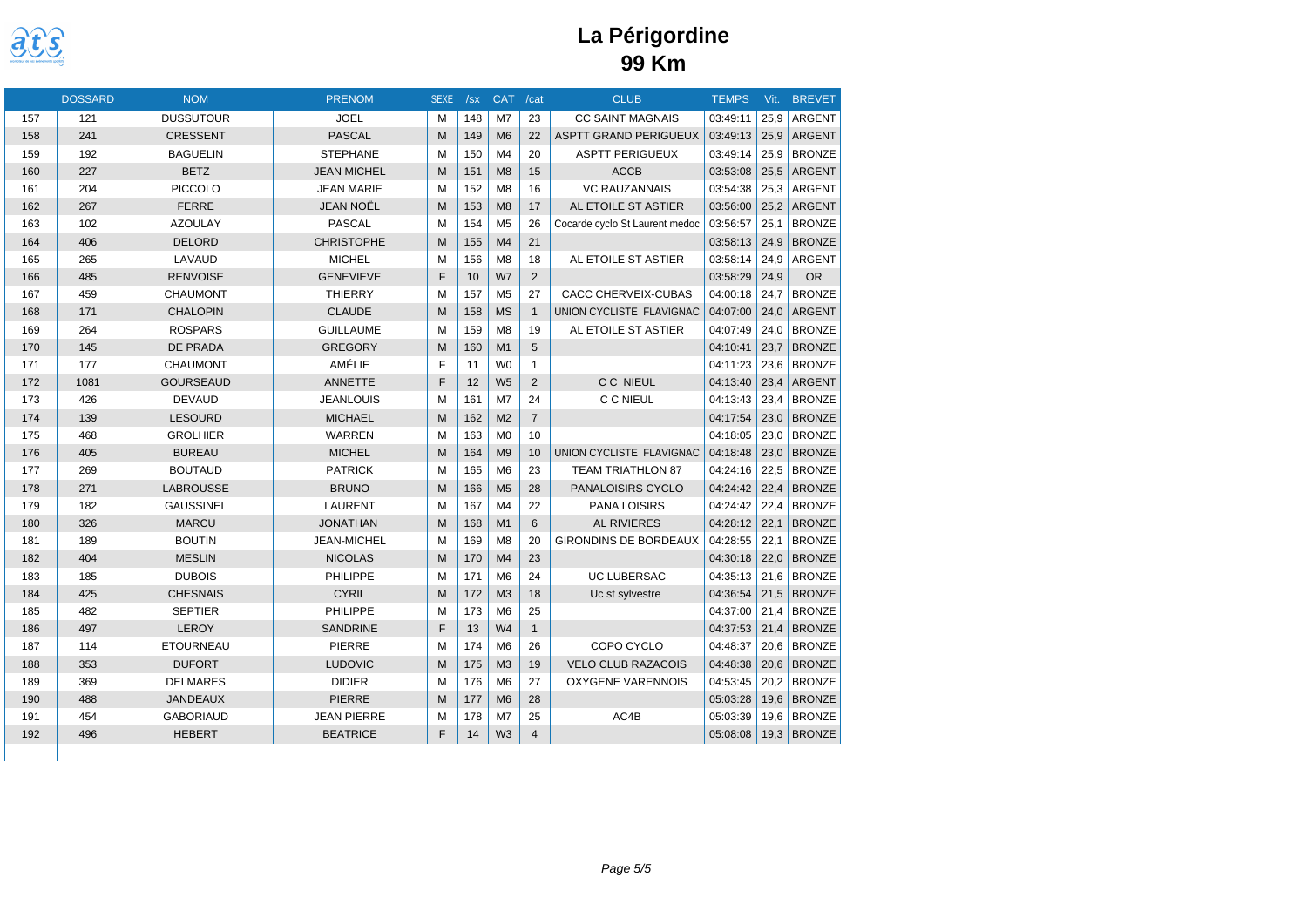

|    | <b>DOSSARD</b> | <b>NOM</b>        | <b>PRENOM</b>    | SEXE /sx |                | <b>CAT</b>     | /cat                    | <b>CLUB</b>                    | <b>TEMPS</b> | Vit. | <b>BREVET</b> |
|----|----------------|-------------------|------------------|----------|----------------|----------------|-------------------------|--------------------------------|--------------|------|---------------|
| 1  | 334            | <b>BRONCA</b>     | <b>GUILLAUME</b> | M        | $\mathbf{1}$   | M <sub>0</sub> | $\mathbf{1}$            | UV Limoges Team U 87           | 03:27:28     | 37,3 | <b>OR</b>     |
| 2  | 305            | <b>CHOLET</b>     | <b>ROMAIN</b>    | M        | 2              | M <sub>2</sub> | $\mathbf{1}$            |                                | 03:27:28     | 37.3 | <b>OR</b>     |
| 3  | 210            | DE LAAT           | <b>ARNAUD</b>    | M        | 3              | M <sub>0</sub> | $\overline{2}$          | Coc la couronne                | 03:27:44     | 37,3 | <b>OR</b>     |
| 4  | 374            | <b>PINTHON</b>    | <b>BENJAMIN</b>  | M        | $\overline{4}$ | <b>MJ</b>      | $\mathbf{1}$            | Team CSO Millau                | 03:28:10     | 37,2 | <b>OR</b>     |
| 5  | 362            | <b>DELORD</b>     | KÉVIN            | M        | 5              | M <sub>0</sub> | 3                       | U. C. Briviste                 | 03:28:10     | 37.2 | <b>OR</b>     |
| 6  | 492            | <b>VANAELS</b>    | <b>PRENOM</b>    | M        | 6              | M <sub>3</sub> | $\mathbf{1}$            |                                | 03:28:10     | 37,2 | <b>OR</b>     |
| 7  | 469            | <b>FOUQUET</b>    | PIERRE           | M        | $\overline{7}$ | M <sub>0</sub> | $\overline{4}$          |                                | 03:28:12     | 37.2 | <b>OR</b>     |
| 8  | 330            | <b>COSTE</b>      | <b>VINCENT</b>   | M        | 8              | M <sub>0</sub> | 5                       | Firsteam64                     | 03:28:12     | 37,2 | <b>OR</b>     |
| 9  | 480            | <b>COURRIERE</b>  | <b>ANTHONY</b>   | M        | 9              | MJ             | $\overline{2}$          |                                | 03:28:12     | 37,2 | <b>OR</b>     |
| 10 | 3              | <b>MENGES</b>     | <b>FRANCK</b>    | M        | 10             | M <sub>0</sub> | 6                       | <b>CCPERIGUEUX DORDOGNE</b>    | 03:28:21     | 37.1 | <b>OR</b>     |
| 11 | 142            | <b>POUGET</b>     | <b>PATRICK</b>   | M        | 11             | M <sub>5</sub> | $\mathbf{1}$            | ACVAurillac                    | 03:28:34     | 37.1 | <b>OR</b>     |
| 12 | 466            | <b>NICOMETTE</b>  | <b>VINCENT</b>   | M        | 12             | M <sub>5</sub> | $\overline{2}$          |                                | 03:36:21     | 35,8 | <b>OR</b>     |
| 13 | $\overline{4}$ | <b>DEROO</b>      | <b>GAETAN</b>    | M        | 13             | M <sub>0</sub> | $\overline{7}$          | TEAM VOLKSWAGEN CULTURE VELO   | 03:41:04     | 35.0 | <b>OR</b>     |
| 14 | 384            | CHAUVEAU          | <b>REMY</b>      | M        | 14             | M <sub>0</sub> | 8                       | <b>CYCLO CLUB FAUX FURIEUX</b> | 03:41:52     | 34,9 | <b>OR</b>     |
| 15 | 443            | CABAL             | <b>CHRISTIAN</b> | M        | 15             | M <sub>5</sub> | 3                       | <b>CABAL</b>                   | 03:41:52     | 34.9 | <b>OR</b>     |
| 16 | 464            | <b>BEAUNE</b>     | <b>CEDRIC</b>    | M        | 16             | M <sub>3</sub> | $\overline{2}$          |                                | 03:41:53     | 34,9 | <b>OR</b>     |
| 17 | 152            | <b>DROUET</b>     | <b>FLORENT</b>   | M        | 17             | M <sub>1</sub> | $\mathbf{1}$            | <b>UC MONTOIRE</b>             | 03:41:54     | 34,9 | <b>OR</b>     |
| 18 | 489            | <b>DETOSSE</b>    | <b>VINCENT</b>   | M        | 18             | M <sub>0</sub> | 9                       |                                | 03:41:54     | 34,9 | <b>OR</b>     |
| 19 | 396            | <b>MOUGNEAU</b>   | <b>STEVEN</b>    | M        | 19             | M <sub>0</sub> | 10                      | VTT Montagrier                 | 03:41:54     | 34,9 | <b>OR</b>     |
| 20 | 417            | <b>LECLERE</b>    | <b>LUDOVIC</b>   | M        | 20             | M <sub>2</sub> | $\overline{2}$          | Club KBM                       | 03:41:54     | 34.9 | <b>OR</b>     |
| 21 | 484            | AVEZOU            | PHILIPPE         | M        | 21             | M7             | $\mathbf{1}$            |                                | 03:41:54     | 34.9 | <b>OR</b>     |
| 22 | 236            | <b>GARDELLE</b>   | <b>AURELIEN</b>  | M        | 22             | M <sub>2</sub> | 3                       | <b>ES BLANQUEFORT</b>          | 03:41:56     | 34,9 | <b>OR</b>     |
| 23 | 162            | <b>FAVRE</b>      | <b>BENJAMIN</b>  | M        | 23             | M1             | $\overline{2}$          |                                | 03:42:44     | 34.7 | <b>OR</b>     |
| 24 | 146            | <b>GRZEGORZEK</b> | <b>HENRI</b>     | M        | 24             | M <sub>8</sub> | $\mathbf{1}$            | team bike cycliste saint prix  | 03:42:50     | 34,7 | <b>OR</b>     |
| 25 | 248            | <b>DARTHOUX</b>   | <b>SYLVAIN</b>   | M        | 25             | M <sub>2</sub> | $\overline{4}$          | asso cyclo club bosmie         | 03:43:00     | 34,7 | <b>OR</b>     |
| 26 | 226            | <b>PASQUET</b>    | <b>JEAN-LUC</b>  | M        | 26             | M <sub>5</sub> | $\overline{4}$          | MONPAZIER CYCLO BASTIDE        | 03:43:02     | 34,7 | <b>OR</b>     |
| 27 | 400            | <b>DRUGUET</b>    | <b>ALBAN</b>     | M        | 27             | M <sub>0</sub> | 11                      |                                | 03:43:55     | 34,6 | <b>OR</b>     |
| 28 | 250            | <b>LEVEQUE</b>    | <b>PIERRE</b>    | M        | 28             | M <sub>1</sub> | 3                       | asso cyclo club bosmie         | 03:45:16     | 34,4 | <b>OR</b>     |
| 29 | 494            | <b>CHAUDIERES</b> | <b>REMY</b>      | M        | 29             | M1             | $\overline{4}$          |                                | 03:45:16     | 34.4 | <b>OR</b>     |
| 30 | 493            | <b>CUTILLAS</b>   | <b>DIANE</b>     | F        | $\mathbf{1}$   | W <sub>1</sub> | $\mathbf{1}$            |                                | 03:45:17     | 34,4 | <b>OR</b>     |
| 31 | 433            | <b>GUIBAL</b>     | <b>JULIEN</b>    | M        | 30             | M1             | 5                       | <b>UC SARLAT</b>               | 03:45:20     | 34.3 | <b>OR</b>     |
| 32 | 403            | <b>PRESSOIR</b>   | GÉRARD           | M        | 31             | M <sub>8</sub> | $\overline{2}$          | Velo Club Sulpicien            | 03:47:10     | 34,1 | <b>OR</b>     |
| 33 | 222            | <b>MERCIER</b>    | ERIC             | M        | 32             | M <sub>4</sub> | $\mathbf{1}$            |                                | 03:49:11     | 33,8 | <b>OR</b>     |
| 34 | 422            | COZZO             | <b>THIERRY</b>   | M        | 33             | M <sub>6</sub> | $\mathbf{1}$            | SU Agen Triathlon              | 03:49:11     | 33.8 | <b>OR</b>     |
| 35 | 256            | LAPEYRE           | <b>BRUNO</b>     | M        | 34             | M <sub>6</sub> | $\overline{2}$          | <b>VPP NONTRON</b>             | 03:49:13     | 33,8 | <b>OR</b>     |
| 36 | 458            | <b>BERTRAND</b>   | <b>NICOLAS</b>   | M        | 35             | M <sub>3</sub> | 3                       | CTP <sub>86</sub>              | 03:51:09     | 33,5 | <b>OR</b>     |
| 37 | 407            | CANO              | <b>NOEL</b>      | M        | 36             | M4             | $\overline{2}$          | SAINT SULPICE ET CAMEYRAC      | 03:51:10     | 33,5 | <b>OR</b>     |
| 38 | 479            | <b>COURRIERE</b>  | <b>CHARLES</b>   | M        | 37             | M3             | $\overline{\mathbf{4}}$ |                                | 03:52:17     | 33,3 | <b>OR</b>     |
| 39 | 495            | <b>RUAUD</b>      | <b>RODRIGUE</b>  | M        | 38             | M1             | 6                       |                                | 03:55:41     | 32,8 | <b>OR</b>     |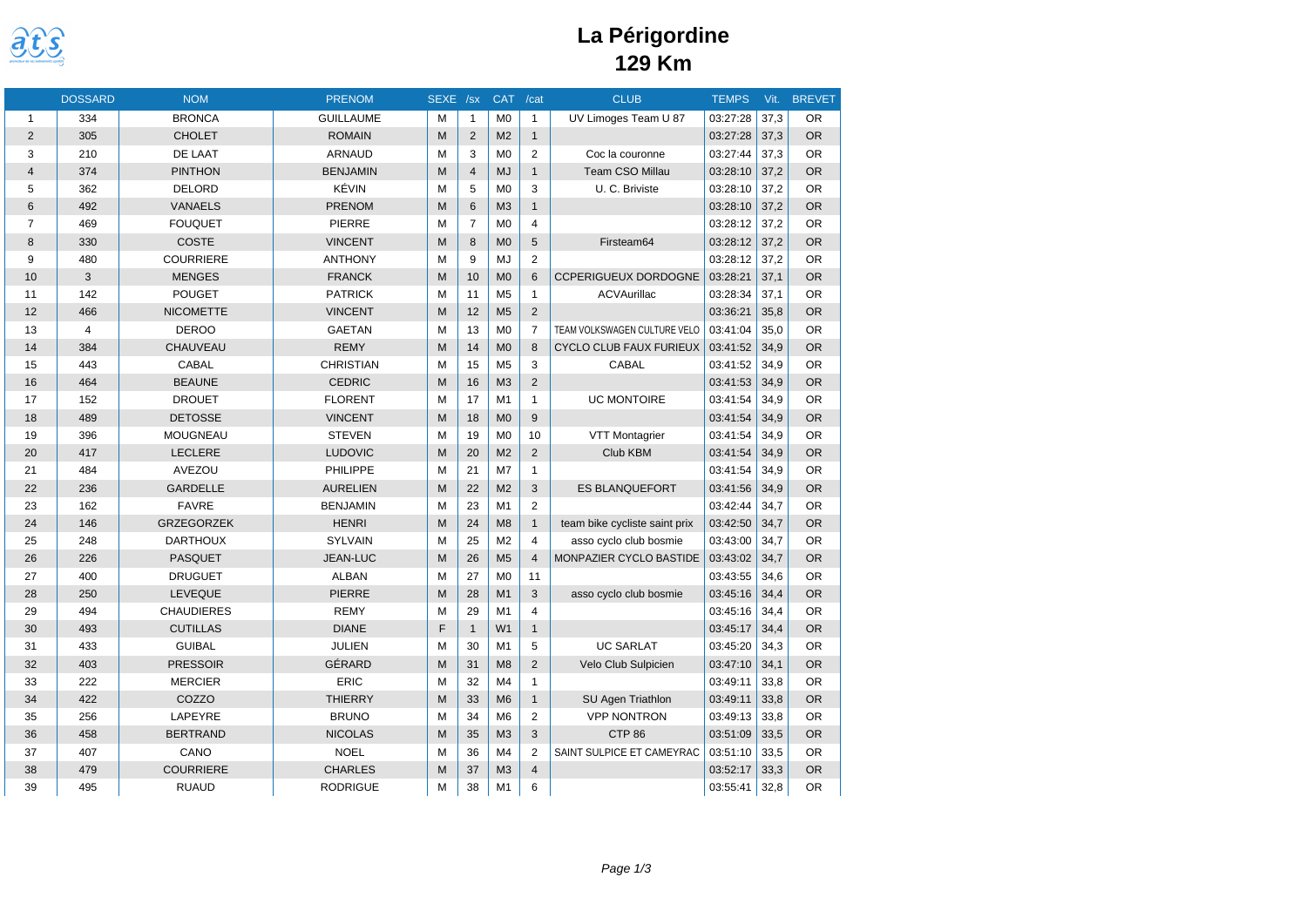

|    | <b>DOSSARD</b> | <b>NOM</b>       | <b>PRENOM</b>        | <b>SEXE</b> | /sx            | <b>CAT</b>     | /cat           | <b>CLUB</b>                                             | <b>TEMPS</b> | Vit. | <b>BREVET</b> |
|----|----------------|------------------|----------------------|-------------|----------------|----------------|----------------|---------------------------------------------------------|--------------|------|---------------|
| 40 | 276            | <b>FRANCOIS</b>  | <b>NICOLAS</b>       | M           | 39             | M1             | $\overline{7}$ | <b>CYCLO CLUB FAUX FURIEUX</b>                          | 04:01:04     | 32,1 | <b>OR</b>     |
| 41 | 388            | <b>SERRERO</b>   | <b>BENOIT</b>        | M           | 40             | M <sub>0</sub> | 12             | <b>VTT MONTAGRIER SL</b>                                | 04:01:04     | 32.1 | <b>ARGENT</b> |
| 42 | 144            | <b>PREGET</b>    | <b>CYRIL</b>         | M           | 41             | M <sub>3</sub> | 5              |                                                         | 04:01:04     | 32,1 | <b>OR</b>     |
| 43 | 247            | <b>BUQUET</b>    | <b>VINCENT</b>       | M           | 42             | M1             | 8              |                                                         | 04:05:10     | 31,6 | <b>ARGENT</b> |
| 44 | 415            | <b>CHAINIER</b>  | <b>SEBASTIEN</b>     | M           | 43             | M <sub>2</sub> | 5              | CACBO Carbon blanc                                      | 04:08:32     | 31.1 | <b>OR</b>     |
| 45 | 477            | SARTRAND         | <b>JEAN PASCAL</b>   | M           | 44             | M7             | $\overline{2}$ |                                                         | 04:08:51     | 31,1 | <b>OR</b>     |
| 46 | 475            | <b>SARTRAND</b>  | <b>JEAN ALAIN</b>    | M           | 45             | M <sub>7</sub> | 3              |                                                         | 04:08:52     | 31,1 | <b>OR</b>     |
| 47 | 431            | <b>REMIGI</b>    | <b>DAVID</b>         | M           | 46             | M <sub>3</sub> | 6              |                                                         | 04:10:51     | 30,9 | <b>OR</b>     |
| 48 | 215            | <b>RENAUD</b>    | <b>EMMANUEL</b>      | M           | 47             | M <sub>5</sub> | 5              | <b>CYCLOTOURISTES POITEVINS</b>                         | 04:11:00     | 30,8 | <b>OR</b>     |
| 49 | 166            | <b>ROYER</b>     | <b>SYLVAIN</b>       | M           | 48             | M <sub>2</sub> | 6              | AS SAINT JUNIEN CYCLOTOURISME                           | 04:13:02     | 30.6 | <b>ARGENT</b> |
| 50 | 194            | <b>BOUNY</b>     | <b>AYMERIC</b>       | M           | 49             | M <sub>2</sub> | $\overline{7}$ | ASSOCIATION SPORTIVE ST J                               | 04:13:03     | 30,6 | <b>ARGENT</b> |
| 51 | 219            | <b>DELANDE</b>   | <b>XAVIER</b>        | M           | 50             | M <sub>5</sub> | 6              | <b>CS FLÉCHOIS</b>                                      | 04:15:17     | 30,3 | <b>OR</b>     |
| 52 | 131            | PERROCHEAU       | <b>LIONEL</b>        | M           | 51             | M <sub>7</sub> | $\overline{4}$ | E S BARDENAC LE FOUILLOU                                | 04:16:37     | 30,2 | <b>OR</b>     |
| 53 | 165            | <b>BOSREDON</b>  | <b>PIERRE</b>        | M           | 52             | M <sub>5</sub> | $\overline{7}$ |                                                         | 04:16:37     | 30,2 | <b>OR</b>     |
| 54 | 442            | <b>IVANOVA</b>   | <b>ELENA</b>         | E           | $\overline{2}$ | W <sub>5</sub> | $\mathbf{1}$   | <b>CYCLO FONSORBAIS</b>                                 | 04:16:38     | 30.2 | <b>OR</b>     |
| 55 | 399            | <b>DRUGUET</b>   | <b>FABRICE</b>       | M           | 53             | M <sub>5</sub> | 8              |                                                         | 04:16:38     | 30,2 | <b>OR</b>     |
| 56 | 220            | <b>GIRARD</b>    | VALERY               | M           | 54             | M <sub>4</sub> | 3              | Prayssac Cyclotourisme                                  | 04:16:38     | 30,2 | <b>OR</b>     |
| 57 | 128            | <b>LAMBERT</b>   | <b>FRANCIS</b>       | M           | 55             | M7             | 5              | VELO CLUB LE PASSAGE                                    | 04:19:25     | 29,8 | <b>OR</b>     |
| 58 | 108            | <b>MOREIRA</b>   | <b>CARLOS</b>        | M           | 56             | M <sub>6</sub> | 3              | <b>TAUFFLARD TEAM</b>                                   | 04:20:18     | 29,7 | <b>OR</b>     |
| 59 | 198            | <b>MICHAEL</b>   | LANE                 | M           | 57             | M <sub>7</sub> | 6              | 4tveloplus                                              | 04:26:11     | 29.1 | <b>OR</b>     |
| 60 | 168            | LASJAUNIAS       | <b>THOMAS</b>        | M           | 58             | M1             | 9              | <b>UC FLAVIGNAC</b>                                     | 04:26:28     | 29,0 | <b>ARGENT</b> |
| 61 | 372            | SEIZELARD        | <b>HENRI</b>         | M           | 59             | M <sub>9</sub> | $\mathbf{1}$   | Asso ENTENTE CYCLISTE TRELISSAC COULOUNIEIX-CHAMIERS 24 | 04:28:36     | 28,8 | <b>OR</b>     |
| 62 | 409            | <b>DETOSSE</b>   | <b>FRANCOIS</b>      | M           | 60             | M <sub>5</sub> | 9              | Planete organisations                                   | 04:28:57     | 28,8 | <b>ARGENT</b> |
| 63 | 183            | <b>DUPE</b>      | <b>BRUNO</b>         | M           | 61             | M <sub>4</sub> | 4              | SAINT LEGER LA MONTAGNE VTT RANDO CLUB                  | 04:29:35     | 28,7 | ARGENT        |
| 64 | 156            | <b>MARCHIORO</b> | <b>JEAN LOUIS</b>    | M           | 62             | M4             | 5              | <b>CC PINEUILH</b>                                      | 04:37:13     | 27,9 | <b>ARGENT</b> |
| 65 | 228            | <b>BATEMAN</b>   | <b>COLIN</b>         | M           | 63             | M7             | $\overline{7}$ | <b>VC Riberac</b>                                       | 04:39:12     | 27,7 | <b>OR</b>     |
| 66 | 311            | <b>COUTELET</b>  | <b>THIERRY</b>       | M           | 64             | M <sub>6</sub> | $\overline{4}$ | <b>CCNG CAVIGNAC</b>                                    | 04:40:16     | 27,6 | <b>ARGENT</b> |
| 67 | 223            | VILLENEUVE       | <b>JEAN-PHILIPPE</b> | M           | 65             | M <sub>6</sub> | 5              |                                                         | 04:42:17     | 27,4 | <b>ARGENT</b> |
| 68 | 175            | <b>LERBET</b>    | <b>FRANCIS</b>       | M           | 66             | M <sub>6</sub> | 6              | CAM de Bordeaux                                         | 04:42:57     | 27,4 | <b>ARGENT</b> |
| 69 | 327            | JANNEAU          | <b>STEPHANE</b>      | M           | 67             | M <sub>6</sub> | $\overline{7}$ | T <sub>2</sub> C                                        | 04:45:15     | 27,1 | <b>ARGENT</b> |
| 70 | 151            | PREDEAU          | <b>SERGE</b>         | M           | 68             | M <sub>6</sub> | 8              | CYCLO TOUR CHATELLERAUDAIS                              | 04:46:48     | 27,0 | <b>ARGENT</b> |
| 71 | 382            | <b>AUDOUIN</b>   | <b>VINCENT</b>       | M           | 69             | M <sub>3</sub> | $\overline{7}$ |                                                         | 04:49:16     | 26,8 | <b>BRONZE</b> |
| 72 | 478            | <b>BASTIN</b>    | <b>PHILIPPE</b>      | M           | 70             | M <sub>5</sub> | 10             |                                                         | 04:49:20     | 26,8 | <b>ARGENT</b> |
| 73 | 233            | <b>BOUILHET</b>  | <b>THIERRY</b>       | M           | 71             | M <sub>5</sub> | 11             |                                                         | 04:53:46     | 26,3 | <b>BRONZE</b> |
| 74 | 202            | <b>BOYER</b>     | <b>PHILIPPE</b>      | M           | 72             | M <sub>5</sub> | 12             |                                                         | 04:53:52     | 26,3 | <b>BRONZE</b> |
| 75 | 474            | <b>CHONE</b>     | <b>FABRICE</b>       | M           | 73             | M <sub>4</sub> | 6              |                                                         | 04:53:55     | 26,3 | <b>BRONZE</b> |
| 76 | 389            | <b>NAYLOR</b>    | <b>RICHARD</b>       | M           | 74             | M <sub>9</sub> | $\overline{2}$ | Abellio-SFA Racing Team                                 | 04:54:05     | 26,3 | OR            |
| 77 | 420            | <b>DUVERNEIX</b> | <b>JEAN-LOUIS</b>    | M           | 75             | M <sub>6</sub> | 9              | UNION CYCLISTE FLAVIGNAC                                | 04:56:11     | 26,1 | <b>ARGENT</b> |
| 78 | 421            | <b>CALLAOU</b>   | <b>JEAN-RAYMOND</b>  | M           | 76             | M8             | 3              | V.C.Ambertois                                           | 04:56:29     | 26,1 | <b>ARGENT</b> |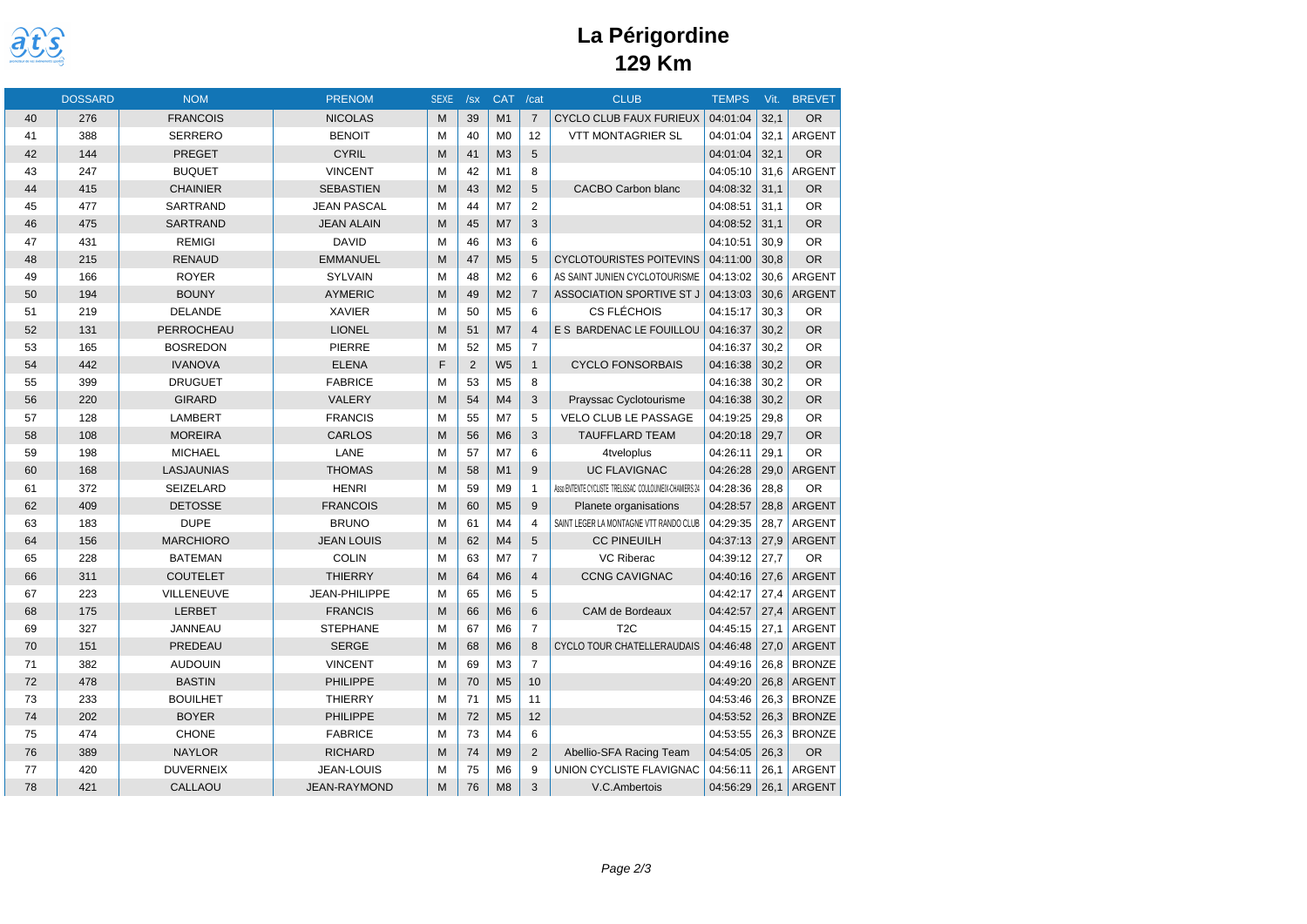

|    | <b>DOSSARD</b> | <b>NOM</b>      | <b>PRENOM</b>    | <b>SEXE</b> | /sx | <b>CAT</b>     | /cat           | <b>CLUB</b>                      | <b>TEMPS</b> | Vit. | <b>BREVET</b> |
|----|----------------|-----------------|------------------|-------------|-----|----------------|----------------|----------------------------------|--------------|------|---------------|
| 79 | 312            | <b>NIORD</b>    | <b>NICOLAS</b>   | М           | 77  | M <sub>2</sub> | 8              | <b>BRIE LC</b>                   | 05:03:40     | 25.5 | <b>BRONZE</b> |
| 80 | 313            | <b>NIORD</b>    | <b>DELPHINE</b>  |             |     | W <sub>2</sub> |                | <b>BRIE LC</b>                   | 05:03:41     | 25.5 | ARGENT        |
| 81 | 251            | <b>PISTOLET</b> | LUC.             | М           | 78  | M5             | 13             |                                  | 05:08:08     | 25.1 | <b>BRONZE</b> |
| 82 | 310            | <b>BURLAT</b>   | <b>JEAN YVES</b> | М           | 79  | M8             | $\overline{4}$ | CLUB DES AMIS CYCLOS CHATEAUROUX | 05:14:28     | 24.6 | ARGENT        |
| 83 | 167            | BERGER-WAGON    | <b>ISABELLE</b>  |             |     | W8             |                | TEAM SAINT SAUVEUR               | 05:18:34     | 24.3 | OR            |
| 84 | 357            | <b>BAKER</b>    | <b>STEWART</b>   | М           | 80  | M <sub>6</sub> | 10             | Velo Club Saint Romain           | 05:23:22     | 23.9 | <b>BRONZE</b> |
| 85 | 212            | NILLY           | LAURENT          | М           | 81  | M8             | 5              | <b>CC AGON COUTAINVILLE</b>      | 05:32:39     | 23.3 | <b>BRONZE</b> |
| 86 | 437            | <b>BUIS</b>     | <b>GUY</b>       | M           | 82  | M8             | 6              | <b>AC VERNEUIL</b>               | 05:45:43     | 22.4 | <b>BRONZE</b> |
|    |                |                 |                  |             |     |                |                |                                  |              |      |               |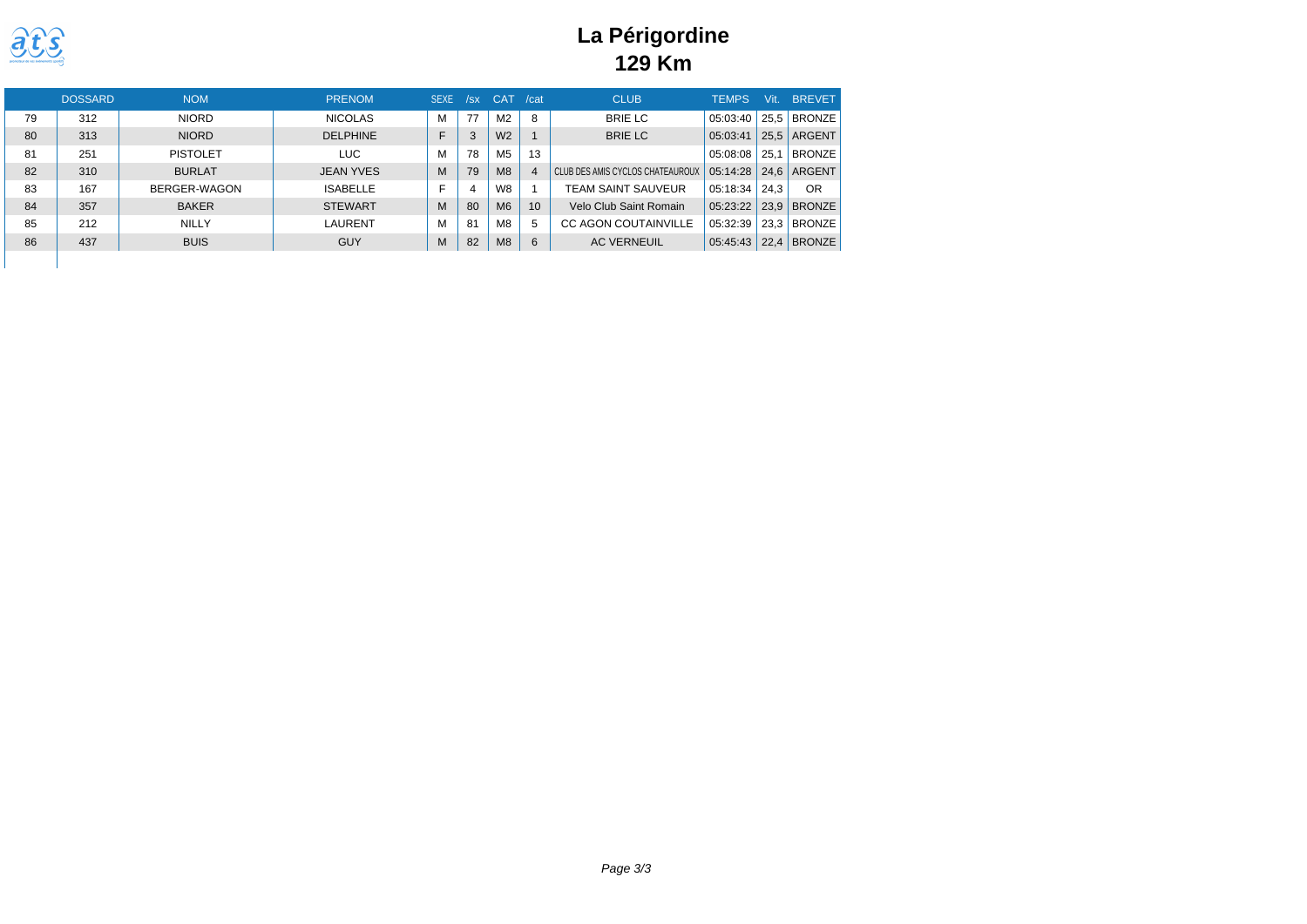

### **La Périgordine 155 Km**

|                | <b>DOSSARD</b> | <b>NOM</b>        | <b>PRENOM</b>      | SEXE /sx |                 | <b>CAT</b>     | /cat            | <b>CLUB</b>                                     | <b>TEMPS</b> | Vit. | <b>BREVET</b> |
|----------------|----------------|-------------------|--------------------|----------|-----------------|----------------|-----------------|-------------------------------------------------|--------------|------|---------------|
| $\mathbf{1}$   | 1008           | <b>BOUTY</b>      | <b>CYRIL</b>       | M        | $\mathbf{1}$    | M <sub>2</sub> | $\mathbf{1}$    | LA ROUE ONESSOISE                               | 04:06:44     | 37,7 | <b>OR</b>     |
| $\overline{2}$ | 1078           | <b>MERCIER</b>    | JÉRÉMY             | M        | $\overline{2}$  | M <sub>0</sub> | $\mathbf{1}$    | <b>ASPTT VELO BRIVE AGGLO</b>                   | 04:06:44     | 37.7 | <b>OR</b>     |
| 3              | 1077           | <b>MOULY</b>      | <b>ETIENNE</b>     | M        | 3               | M <sub>0</sub> | 2               | <b>ASPTT VELO BRIVE AGGLO</b>                   | 04:06:44     | 37.7 | <b>OR</b>     |
| $\overline{4}$ | 1158           | <b>FOURNIER</b>   | <b>NICOLAS</b>     | M        | $\overline{4}$  | M <sub>4</sub> | $\mathbf{1}$    | <b>EC TRELISSAC</b>                             | 04:07:31     | 37.6 | <b>OR</b>     |
| 5              | 1011           | <b>ROQUE</b>      | <b>PATRIK</b>      | M        | 5               | M <sub>4</sub> | $\overline{2}$  |                                                 | 04:07:32     | 37.6 | <b>OR</b>     |
| 6              | 1012           | <b>DELPECH</b>    | <b>SEBASTIEN</b>   | M        | $6\phantom{1}6$ | M <sub>4</sub> | 3               |                                                 | 04:07:32     | 37,6 | <b>OR</b>     |
| $\overline{7}$ | 1129           | <b>COURRIAN</b>   | <b>BRUNO</b>       | M        | $\overline{7}$  | M <sub>5</sub> | $\mathbf{1}$    | Team Fargues cycles Guereau                     | 04:16:38     | 36,2 | <b>OR</b>     |
| 8              | 1122           | <b>BAUGUIL</b>    | <b>LAURENT</b>     | M        | 8               | M <sub>5</sub> | 2               | <b>AC ST MICHEL</b>                             | 04:16:38     | 36.2 | <b>OR</b>     |
| 9              | 1198           | PINLOU            | <b>MATHIEU</b>     | M        | 9               | M1             | $\mathbf{1}$    | <b>EVCC BERGERAC</b>                            | 04:19:25     | 35.8 | <b>OR</b>     |
| 10             | 1010           | <b>WOLMER</b>     | <b>SERGE</b>       | M        | 10              | M <sub>5</sub> | 3               | ENTENTE CYCLISTE TRÉLISSAC COULOUNIEIX-CHAMIERS | 04:19:26     | 35.8 | <b>OR</b>     |
| 11             | 1019           | <b>LIOT</b>       | <b>SEBASTIEN</b>   | M        | 11              | M <sub>2</sub> | $\overline{2}$  |                                                 | 04:20:50     | 35,7 | <b>OR</b>     |
| 12             | 1170           | <b>POUSSADE</b>   | <b>GILLES</b>      | M        | 12              | M <sub>6</sub> | $\mathbf{1}$    |                                                 | 04:27:28     | 34.8 | <b>OR</b>     |
| 13             | 1167           | <b>GEAY</b>       | ERIC               | M        | 13              | M <sub>5</sub> | $\overline{4}$  | <b>JS SALLES LAVALETTE</b>                      | 04:29:24     | 34,5 | <b>OR</b>     |
| 14             | 1199           | <b>ASTIER</b>     | LAURENT            | M        | 14              | M <sub>5</sub> | 5               | ASSM ST MEDARD EN JALLES                        | 04:30:33     | 34.4 | <b>OR</b>     |
| 15             | 1141           | <b>DUBUISSON</b>  | <b>CYRIL</b>       | M        | 15              | M <sub>2</sub> | 3               | <b>UCP Prigonrieux</b>                          | 04:32:13     | 34.2 | <b>OR</b>     |
| 16             | 1075           | <b>FRANTZ</b>     | <b>MICHEL</b>      | M        | 16              | M <sub>5</sub> | $6\overline{6}$ | AS ESPERE CYCLO                                 | 04:36:41     | 33,6 | <b>OR</b>     |
| 17             | 1014           | <b>DESVAUX</b>    | <b>PHILIPPE</b>    | M        | 17              | M <sub>5</sub> | $\overline{7}$  | <b>VELO CLUB RAUZANNAIS</b>                     | 04:38:24     | 33.4 | <b>OR</b>     |
| 18             | 1152           | <b>EMPINET</b>    | <b>THIERRY</b>     | M        | 18              | M <sub>5</sub> | 8               | <b>ASPTT VELO BRIVE AGGLO</b>                   | 04:41:22     | 33,1 | <b>OR</b>     |
| 19             | 1133           | <b>SOUDEIX</b>    | <b>THIERRY</b>     | M        | 19              | M <sub>6</sub> | $\overline{2}$  | Association cycliste Le Mesnil Le Roi           | 04:41:50     | 33.0 | <b>OR</b>     |
| 20             | 1119           | <b>LAGARDE</b>    | <b>JEAN</b>        | M        | 20              | M <sub>0</sub> | 3               |                                                 | 04:41:54     | 33,0 | <b>OR</b>     |
| 21             | 1102           | MONTALESCOT       | <b>JEAN MICHEL</b> | M        | 21              | M <sub>5</sub> | 9               | VELO PASSION PERIGORD NON                       | 04:43:11     | 32,8 | <b>OR</b>     |
| 22             | 1147           | <b>MIR</b>        | <b>PATRICK</b>     | M        | 22              | M <sub>7</sub> | $\mathbf{1}$    | <b>TEAM SPOC NICE</b>                           | 04:43:11     | 32.8 | <b>OR</b>     |
| 23             | 1080           | COURREGELONGUE    | <b>DIDIER</b>      | M        | 23              | M <sub>4</sub> | $\overline{4}$  | <b>BAZAS/BERNOS</b>                             | 04:43:46     | 32,8 | <b>OR</b>     |
| 24             | 1193           | <b>MAGNE</b>      | <b>PIERRE</b>      | M        | 24              | M8             | $\mathbf{1}$    | <b>VELO CLUB DE MAURIAC</b>                     | 04:43:59     | 32.7 | <b>OR</b>     |
| 25             | 1130           | <b>GARRANDAUX</b> | <b>TOM</b>         | M        | 25              | M <sub>0</sub> | $\overline{4}$  | <b>UC Arcachon</b>                              | 04:45:43     | 32,5 | <b>OR</b>     |
| 26             | 1079           | <b>FANJEAUX</b>   | <b>NICOLAS</b>     | M        | 26              | M <sub>2</sub> | $\overline{4}$  |                                                 | 04:49:06     | 32,2 | <b>OR</b>     |
| 27             | 1164           | LAVAUD            | <b>MICHAEL</b>     | M        | 27              | M <sub>2</sub> | 5               | ETOILE CYCLISTE BAZEILLAISE                     | 04:53:03     | 31.7 | <b>OR</b>     |
| 28             | 342            | <b>MICHELOT</b>   | <b>CHRISTIAN</b>   | M        | 28              | M <sub>5</sub> | 10              | Club sportif et artistique de ruelle            | 04:53:26     | 31,7 | <b>OR</b>     |
| 29             | 1020           | <b>BONHOURE</b>   | <b>FLORIAN</b>     | M        | 29              | M1             | 2               |                                                 | 04:56:00     | 31.4 | <b>ARGENT</b> |
| 30             | 1073           | <b>LEMOINE</b>    | <b>LUDOVIC</b>     | M        | 30              | M <sub>0</sub> | 5               | <b>CC PUYMOYEN</b>                              | 04:56:17     | 31,4 | <b>ARGENT</b> |
| 31             | 1195           | VILLENAVE         | JEAN-CLAUDE        | M        | 31              | M <sub>8</sub> | $\overline{2}$  | CYCLO CLUB PINEUILH                             | 04:59:29     | 31.1 | <b>OR</b>     |
| 32             | 1135           | <b>CHAUD</b>      | <b>DANIEL</b>      | M        | 32              | M8             | 3               | <b>UC SARLAT</b>                                | 05:10:02     | 30,0 | <b>OR</b>     |
| 33             | 1142           | LAPOUYADE         | <b>GERARD</b>      | M        | 33              | M <sub>8</sub> | $\overline{4}$  | <b>ASPTT PERIGUEUX</b>                          | 05:11:34     | 29,8 | <b>OR</b>     |
| 34             | 1132           | <b>BOYER</b>      | <b>ALAIN</b>       | M        | 34              | M8             | 5               | V.C.Trelissac                                   | 05:17:15     | 29,3 | <b>OR</b>     |
| 35             | 1163           | <b>BRUNETEAU</b>  | <b>MICHEL</b>      | M        | 35              | M <sub>8</sub> | 6               | CAVIGNAC CLUB NORD GIRONDE                      | 05:21:03     | 29,0 | <b>OR</b>     |
| 36             | 1157           | <b>GOURNAY</b>    | <b>RÉMY</b>        | M        | 36              | M <sub>7</sub> | 2               | <b>USBESSINESCYCLO</b>                          | 05:21:39     | 28,9 | <b>OR</b>     |
| 37             | 1017           | <b>GOMES</b>      | <b>SEBASTIEN</b>   | M        | 37              | M <sub>3</sub> | $\mathbf{1}$    |                                                 | 05:24:45     | 28,6 | <b>ARGENT</b> |
| 38             | 1149           | LARA-CARRASCO     | <b>JOSE</b>        | M        | 38              | M <sub>9</sub> | $\mathbf{1}$    | <b>CCNG CAVIGNAC</b>                            | 05:25:29     | 28,6 | <b>OR</b>     |
| 39             | 1131           | <b>GARRANDAUX</b> | <b>DIDIER</b>      | M        | 39              | M <sub>5</sub> | 11              | <b>UC Arcachon</b>                              | 05:26:35     | 28,5 | <b>OR</b>     |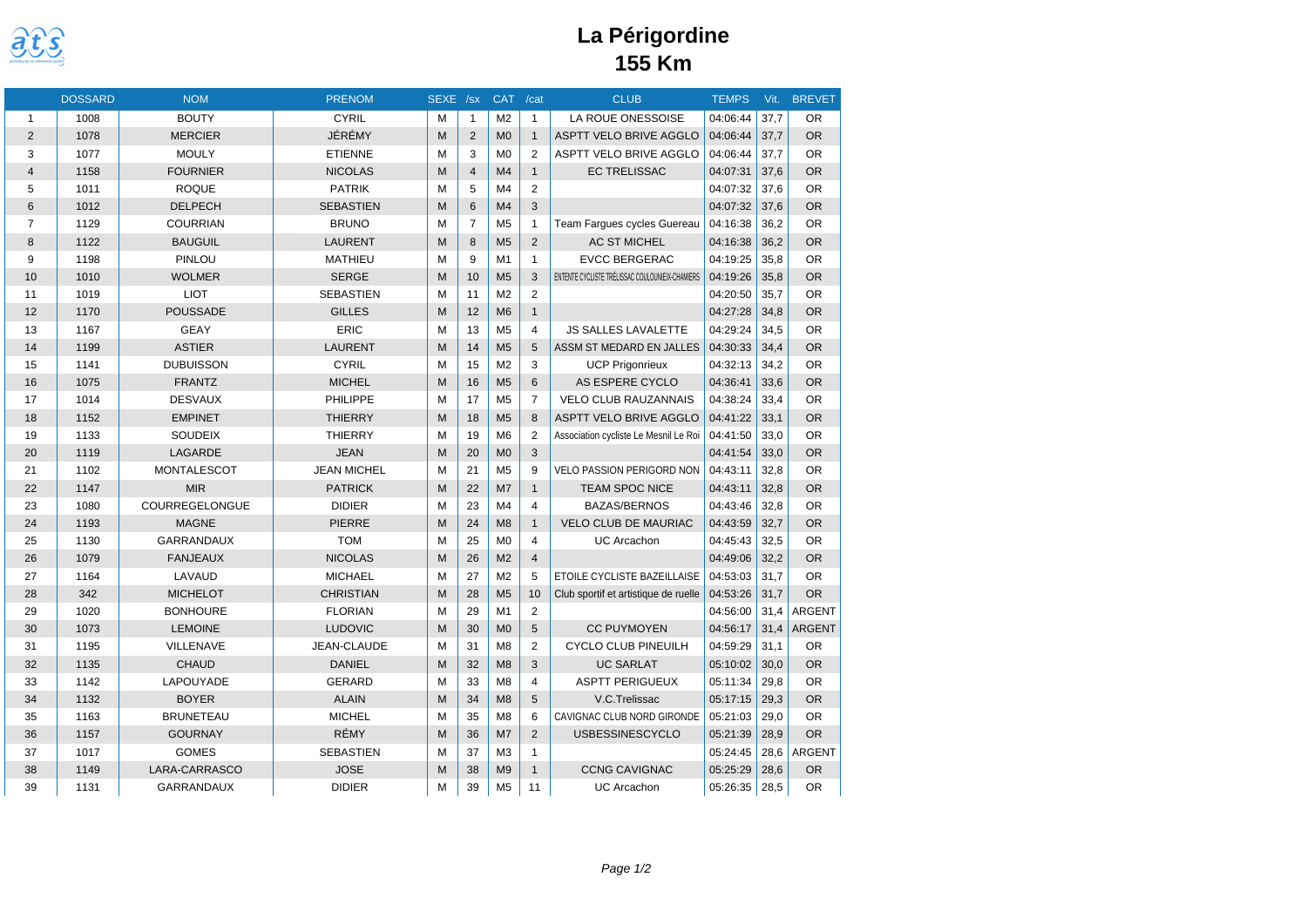

### **La Périgordine 155 Km**

|    | <b>DOSSARD</b> | <b>NOM</b>         | <b>PRENOM</b>  | <b>SEXE</b> | /sx | <b>CAT</b>     | /cat | <b>CLUB</b>                | <b>TEMPS</b> | Vit  | <b>BREVET</b> |
|----|----------------|--------------------|----------------|-------------|-----|----------------|------|----------------------------|--------------|------|---------------|
| 40 | 1182           | CRABANAC           | <b>FLORENT</b> | M           | 40  | M6             | 3    | V C Razac                  | 05:26:35     | 28.5 | OR            |
| 41 | 1071           | <b>ROKSNOER</b>    | LILIAN         |             |     | W <sub>6</sub> |      | <b>CSC FUMELOIS</b>        | 05:42:28     | 27.2 | OR            |
| 42 | 1111           | PERILLAUD          | <b>XAVIER</b>  | М           | 41  | M <sub>3</sub> | 2    | <b>UA LA ROCHEFOUCAULT</b> | 05:50:49     | 26.5 | <b>BRONZE</b> |
| 43 | 1072           | <b>BOURDONNAIS</b> | GUY            | м           | 42  | M8             |      | A3C                        | 05:53:32     | 26.3 | OR            |
| 44 | 1184           | <b>LACOSTE</b>     | <b>THIERRY</b> | М           | 43  | M <sub>5</sub> | 12   | CYCLO SPORT MIRAMONTAIS    | 06:09:15     | 25.2 | <b>BRONZE</b> |
| 45 | 1105           | <b>MAES</b>        | <b>NICOLAS</b> | м           | 44  | M <sub>4</sub> | 5    | ACTPlaisir                 | 06:49:30     | 22.7 | <b>BRONZE</b> |
| 46 | 1104           | <b>DUFAU</b>       | <b>ANDRE</b>   | М           | 45  | M8             | 8    | velo club cote d argent    | 06:49:30     | 22.7 | <b>BRONZE</b> |
| 47 | 1103           | AVRIL              | <b>BENOIT</b>  | М           | Abd | M <sub>4</sub> | Abd  | <b>ACT Plaisir</b>         | 00:00:00     | ABD  | <b>BRONZE</b> |
| 48 | 1106           | <b>LEROUX</b>      | <b>MICHEL</b>  | М           | Abd | M8             | Abd  | RANDONNEURS ROCHELAIS      | 00:00:00     | ABD  | <b>BRONZE</b> |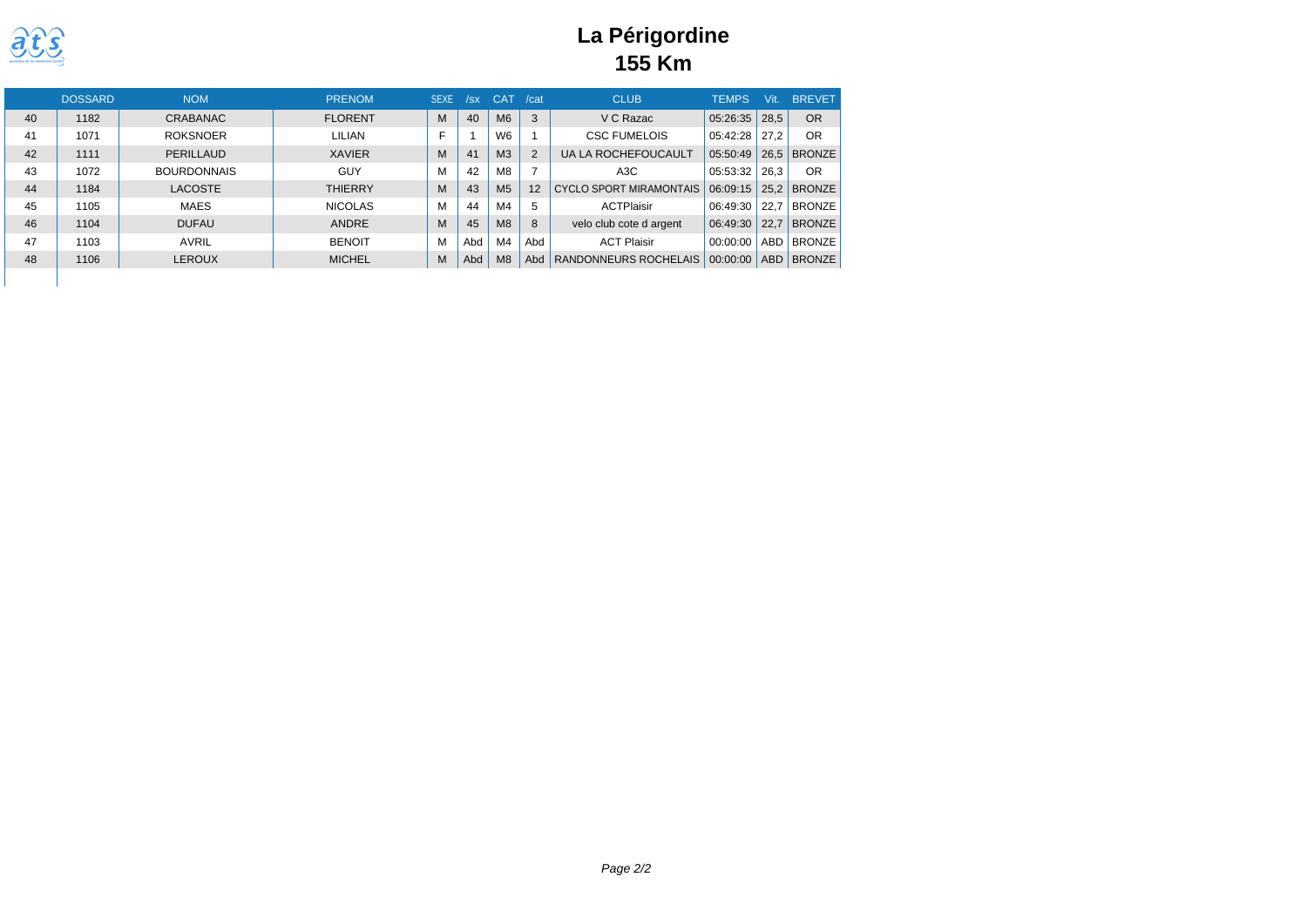

|                         | <b>DOSSARD</b> | <b>NOM</b>         | <b>PRENOM</b>        | SEXE /sx |                 | <b>CAT</b>     | /cat           | <b>CLUB</b>                     | <b>TEMPS</b> | Vit. | <b>BREVET</b> |
|-------------------------|----------------|--------------------|----------------------|----------|-----------------|----------------|----------------|---------------------------------|--------------|------|---------------|
| $\mathbf{1}$            | 1192           | <b>LEBAS</b>       | <b>SEBASTIEN</b>     | M        | $\mathbf{1}$    | M <sub>4</sub> | $\mathbf{1}$   | TEAM BONNAT 91                  | 05:43:13     | 36,5 | <b>OR</b>     |
| $\overline{2}$          | 1101           | <b>NADON</b>       | <b>LUDOVIC</b>       | M        | 2               | M <sub>0</sub> | $\mathbf{1}$   | Oceane top 16 / AC4B            | 05:43:14     | 36.5 | <b>OR</b>     |
| 3                       | 1001           | <b>LABUSSIERE</b>  | <b>JEAN LUC</b>      | M        | 3               | M <sub>3</sub> | $\mathbf{1}$   | <b>UC GAMBAISIENNE</b>          | 05:54:00     | 35.4 | <b>OR</b>     |
| $\overline{\mathbf{4}}$ | 1126           | <b>VERGNAUD</b>    | <b>FABIEN</b>        | M        | $\overline{4}$  | M1             | $\mathbf{1}$   | <b>VTT HAUT LIMOUSIN</b>        | 05:59:11     | 34,9 | <b>OR</b>     |
| 5                       | 1002           | <b>DAUPHIN</b>     | GUY                  | M        | 5               | M <sub>3</sub> | 2              | team assurances vélo            | 06:02:18     | 34.6 | <b>OR</b>     |
| $6\phantom{a}$          | 1107           | <b>CELTON</b>      | <b>ANTHONY</b>       | M        | $6\phantom{1}6$ | M4             | $\overline{2}$ | <b>UCA 44</b>                   | 06:19:01     | 33,1 | <b>OR</b>     |
| $\overline{7}$          | 1165           | <b>LESCURE</b>     | <b>DIDIER</b>        | M        | $\overline{7}$  | M <sub>6</sub> | $\mathbf{1}$   |                                 | 06:19:01     | 33.1 | <b>OR</b>     |
| 8                       | 1191           | <b>GAUDELET</b>    | <b>EDDIE</b>         | M        | 8               | M <sub>6</sub> | 2              | TEAM BONNAT 91                  | 06:19:04     | 33,1 | <b>OR</b>     |
| 9                       | 1144           | <b>DELCROIX</b>    | <b>STEPHANE</b>      | M        | 9               | M <sub>3</sub> | 3              | <b>AC ST MICHEL</b>             | 06:21:48     | 32.8 | <b>OR</b>     |
| 10                      | 1136           | <b>BAILLARGUET</b> | <b>MATHIEU</b>       | M        | 10              | M <sub>3</sub> | $\overline{4}$ | <b>TEAM CYCLISTE ANGERIEN</b>   | 06:21:48     | 32.8 | <b>OR</b>     |
| 11                      | 1109           | <b>IALENTI</b>     | ANDRE                | M        | 11              | M <sub>6</sub> | 3              | <b>INFOSPORT - LOIRET</b>       | 06:21:48     | 32,8 | <b>OR</b>     |
| 12                      | 1015           | <b>STEENMANS</b>   | <b>KOEN</b>          | M        | 12              | M <sub>3</sub> | 5              |                                 | 06:21:48     | 32.8 | <b>OR</b>     |
| 13                      | 1076           | LAJAMBE            | <b>FLORIAN</b>       | M        | 13              | M <sub>2</sub> | $\mathbf{1}$   |                                 | 06:31:31     | 32,0 | <b>OR</b>     |
| 14                      | 1183           | <b>MONTOYA</b>     | <b>JEAN FRÉDÉRIC</b> | M        | 14              | M <sub>3</sub> | 6              | <b>UC SARLAT</b>                | 06:34:40     | 31.8 | <b>OR</b>     |
| 15                      | 1005           | LAPOUGE            | <b>DAMIEN</b>        | M        | 15              | M1             | $\overline{2}$ | ECTC24                          | 06:34:40     | 31.8 | <b>OR</b>     |
| 16                      | 1084           | <b>OESTEREICH</b>  | <b>RAPHAEL</b>       | M        | 16              | M8             | $\mathbf{1}$   |                                 | 06:36:14     | 31,6 | <b>OR</b>     |
| 17                      | 1074           | <b>COURBIAN</b>    | <b>FRANCIS</b>       | M        | 17              | M <sub>9</sub> | $\mathbf{1}$   | <b>CACBO Carbon blanc</b>       | 06:36:15     | 31.6 | <b>OR</b>     |
| 18                      | 366            | DE CARVALHO        | <b>ISABELLE</b>      | F        | $\overline{1}$  | W <sub>4</sub> | $\mathbf{1}$   | <b>CYCLO CLUB PUYMOYEN</b>      | 06:39:00     | 31,4 | <b>OR</b>     |
| 19                      | 1124           | <b>JEAN</b>        | <b>LAURENT</b>       | M        | 18              | M <sub>5</sub> | $\mathbf{1}$   |                                 | 06:39:40     | 31.4 | <b>OR</b>     |
| 20                      | 1173           | <b>BOIVIN</b>      | <b>REMY</b>          | M        | 19              | M <sub>5</sub> | $\overline{2}$ |                                 | 06:39:42     | 31,4 | <b>OR</b>     |
| 21                      | 1151           | <b>CORTET</b>      | <b>STÉPHANE</b>      | M        | 20              | M4             | 3              | <b>VS NIVERNAIS MORVAN</b>      | 06:39:59     | 31,4 | <b>OR</b>     |
| 22                      | 1150           | <b>DUPONT</b>      | STÉPHANE             | M        | 21              | M <sub>5</sub> | 3              | <b>AC GORDONIENNE</b>           | 06:40:00     | 31.3 | <b>OR</b>     |
| 23                      | 1180           | <b>PORCHER</b>     | <b>THIERRY</b>       | M        | 22              | M4             | $\overline{4}$ | Etoile cycliste Foyenne         | 06:43:51     | 31,1 | <b>OR</b>     |
| 24                      | 1200           | <b>PINSON</b>      | <b>RÉGIS</b>         | M        | 23              | M8             | 2              | <b>VELOCE CLUB MONTALBANAIS</b> | 06:43:51     | 31.1 | <b>OR</b>     |
| 25                      | 1120           | <b>METAIS</b>      | PHILIPPE             | M        | 24              | M <sub>6</sub> | $\overline{4}$ | PERSEVERANTE PONT / YONNE       | 06:45:49     | 30.9 | <b>OR</b>     |
| 26                      | 1186           | <b>CUBERTOU</b>    | <b>LAURENT</b>       | M        | 25              | M4             | 5              | Cyclo Club des 2 rives          | 06:46:57     | 30,8 | <b>OR</b>     |
| 27                      | 1197           | <b>DEGAT</b>       | <b>JOEL</b>          | M        | 26              | M <sub>4</sub> | 6              | <b>Guidon Estillacais</b>       | 06:48:06     | 30.7 | <b>OR</b>     |
| 28                      | 1148           | <b>SUDRE</b>       | <b>ARNAUD</b>        | M        | 27              | M <sub>4</sub> | $\overline{7}$ | Démons de Guéret                | 06:52:46     | 30,4 | <b>OR</b>     |
| 29                      | 1172           | <b>ENEE</b>        | <b>FABRICE</b>       | M        | 28              | M <sub>4</sub> | 8              |                                 | 06:54:41     | 30.2 | <b>OR</b>     |
| 30                      | 1116           | <b>PIVETEAU</b>    | <b>BENOÎT</b>        | M        | 29              | M <sub>2</sub> | $\overline{2}$ | <b>CYCLO CASTEL PLAISIR</b>     | 06:55:53     | 30,2 | <b>OR</b>     |
| 31                      | 1114           | <b>BLANCHARD</b>   | YANN                 | M        | 30              | M <sub>0</sub> | 2              |                                 | 06:55:53     | 30,2 | <b>ARGENT</b> |
| 32                      | 1145           | <b>DELARUE</b>     | <b>JEAN-MICHEL</b>   | M        | 31              | M <sub>7</sub> | $\mathbf{1}$   | MONPAZIER CYCLO BASTIDE         | 06:56:25     | 30.1 | <b>OR</b>     |
| 33                      | 1187           | <b>MANET</b>       | <b>NICOLAS</b>       | M        | 32              | M <sub>3</sub> | $\overline{7}$ | MÉRIGNAC VÉLO CLUB              | 06:56:31     | 30,1 | <b>OR</b>     |
| 34                      | 1162           | <b>RIBEROT</b>     | <b>CHRISTIAN</b>     | M        | 33              | M <sub>9</sub> | 2              | <b>ASPTTBRIVE</b>               | 07:03:12     | 29.6 | <b>OR</b>     |
| 35                      | 1155           | <b>RIBEROT</b>     | <b>DAVID</b>         | M        | 34              | M <sub>3</sub> | 8              |                                 | 07:03:13     | 29,6 | <b>OR</b>     |
| 36                      | 1166           | <b>DELAYRE</b>     | <b>JEAN PAUL</b>     | M        | 35              | M <sub>7</sub> | 2              | <b>Cyclo Club les Copains</b>   | 07:10:11     | 29.1 | <b>OR</b>     |
| 37                      | 1146           | WONG-SO            | <b>LAURENT</b>       | M        | 36              | M <sub>3</sub> | 9              | aucun                           | 07:10:12     | 29,1 | <b>OR</b>     |
| 38                      | 1117           | <b>BEAUMATIN</b>   | <b>SÉBASTIEN</b>     | M        | 37              | M4             | 9              | ASSJ CYCLO SAINT JUNIEN         | 07:23:21     | 28,3 | <b>OR</b>     |
| 39                      | 1121           | <b>VIDALIE</b>     | <b>MICHEL</b>        | M        | 38              | M <sub>8</sub> | 3              | ASSO TEAM VELO BOURGES          | 07:30:13     | 27,9 | <b>OR</b>     |